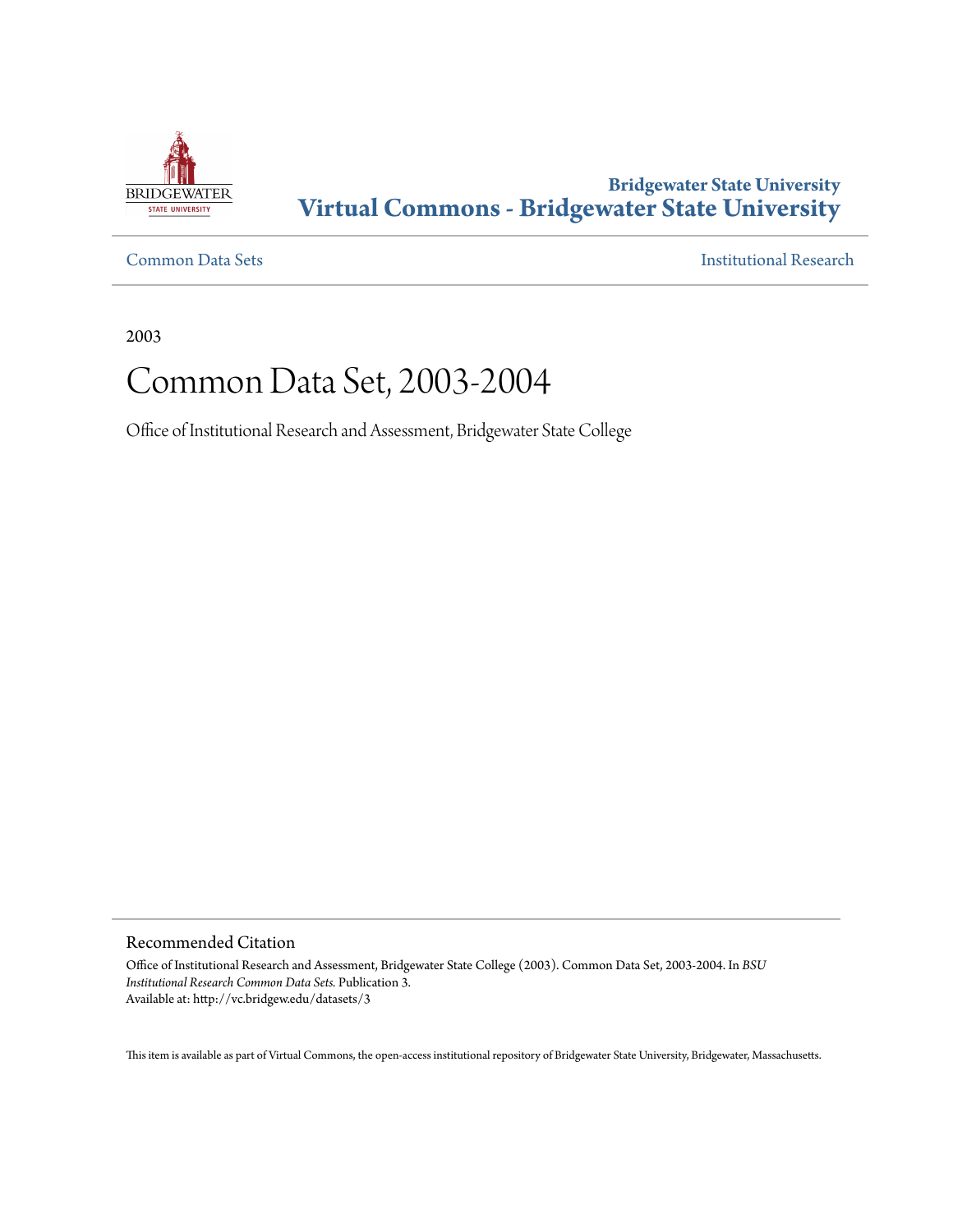#### **A. GENERAL INFORMATION**

#### **A0. Respondent Information (Not for Publication)**

Name: Rebecca Mushet Title: Staff Assistant Office: Institutional Research and Assessment Mailing Address, City/State/Zip/Country: Bridgewater State College, Bridgewater, MA 02325 Phone: (508) 531-1704 Fax: (508) 531-6106 E-mail Address: rmushet@bridgew.edu Are your responses to the CDS posted for reference on your institution's Web site?  $\boxtimes$  Yes  $\Box$  No If yes, please provide the URL of the corresponding Web page: www.bridgew.edu/Depts/IR/CDS/cds2003.pdf

#### **A1. Address Information**

Name of College or University: Bridgewater State College Mailing Address, City/State/Zip/Country: Bridgewater, MA 02325 Street Address (if different), City/State/Zip/Country Main Phone Number: (508) 531-1000 WWW Home Page Address: www.bridgew.edu Admissions Phone Number: (508) 1237 Admissions Toll-free Number Admissions Office Mailing Address, City/State/Zip/Country: Gates House, Bridgewater, MA 02325 Admissions Fax Number: (508) 531-1746 Admissions E-mail Address: admission@bridgew.edu Is there a separate URL application site on the Internet? If so, please specify: www.bridgew.edu/admission.applybsc.htm

#### **A2. Source of institutional control** *(check one only)*



#### **A3. Classify your undergraduate institution:**

 $\boxtimes$  Coeducational college

Men's college

Women's college

#### **A4. Academic year calendar**

 $\boxtimes$  Semester 14-1-4

Quarter Continuous

 $\Box$  Trimester  $\Box$  Differs by program (describe):

Other (describe):

#### **A5. Degrees offered by your institution**

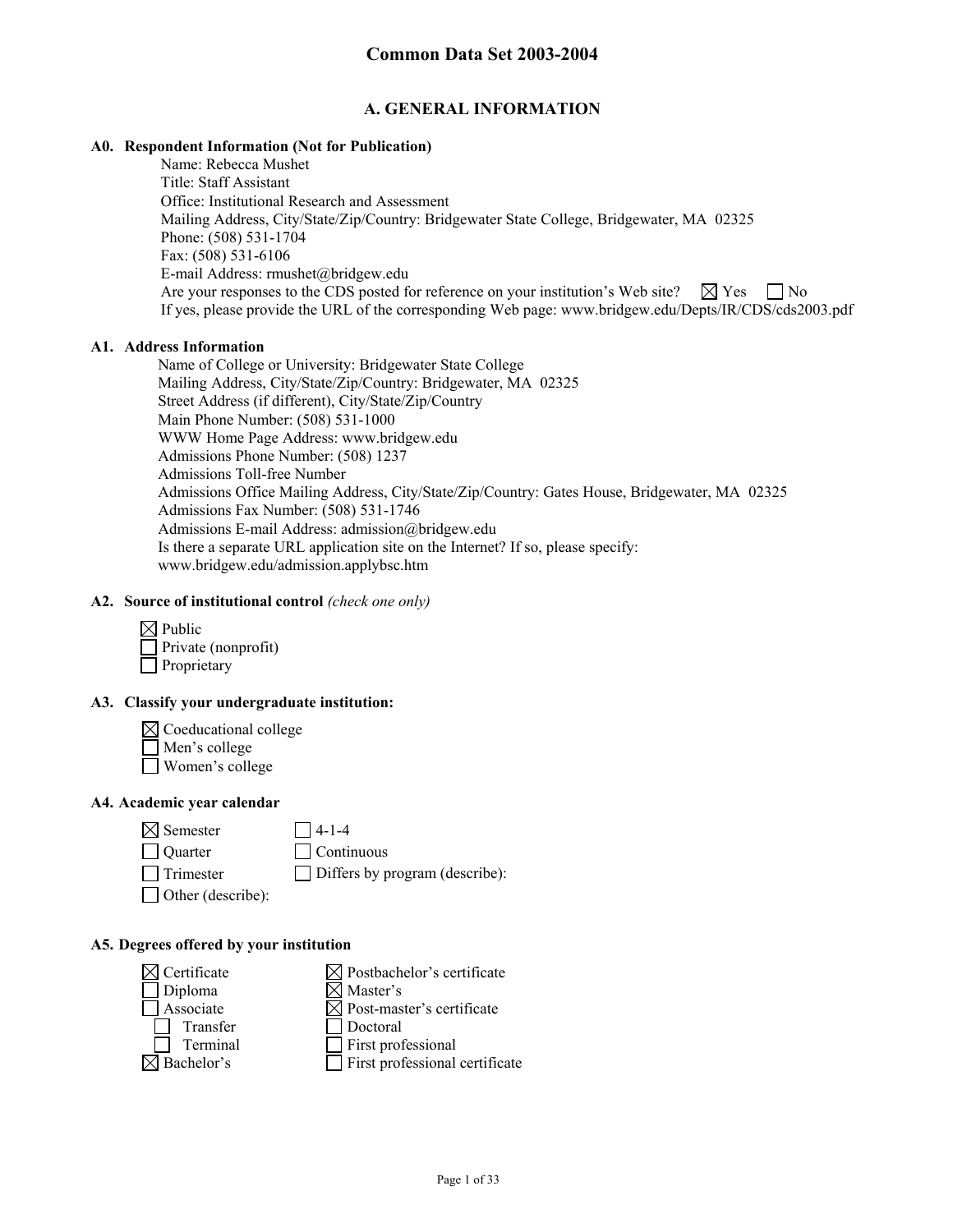## **B. ENROLLMENT AND PERSISTENCE**

**B1. Institutional Enrollment—Men and Women** Provide numbers of students for each of the following categories as of the institution's official fall reporting date or as of October 15, 2003.

|                                                        |      | <b>FULL-TIME</b> |     | <b>PART-TIME</b> |
|--------------------------------------------------------|------|------------------|-----|------------------|
|                                                        | Men  | Women            | Men | Women            |
| <b>Undergraduates</b>                                  |      |                  |     |                  |
| Degree-seeking, first-time<br>freshmen                 | 540  | 745              | 11  | 8                |
| Other first-year, degree-<br>seeking                   | 239  | 335              | 47  | 69               |
| All other degree-seeking                               | 1640 | 2652             | 320 | 552              |
| Total degree-seeking                                   | 2419 | 3732             | 378 | 629              |
| All other undergraduates<br>enrolled in credit courses | 37   | 59               | 146 | 197              |
| Total undergraduates                                   | 2456 | 3791             | 524 | 826              |
| <b>First-professional</b>                              |      |                  |     |                  |
| First-time, first-professional<br>students             |      |                  |     |                  |
| All other first-professionals                          |      |                  |     |                  |
| Total first-professional                               |      |                  |     |                  |
| Graduate                                               |      |                  |     |                  |
| Degree-seeking, first-time                             | 18   | 79               | 52  | 128              |
| All other degree-seeking                               | 51   | 122              | 137 | 479              |
| All other graduates enrolled<br>in credit courses      | 14   | 23               | 268 | 658              |
| Total graduate                                         | 83   | 224              | 457 | 1265             |

Total all undergraduates: 7597

Total all graduate and professional students: 2029

GRAND TOTAL ALL STUDENTS: 9626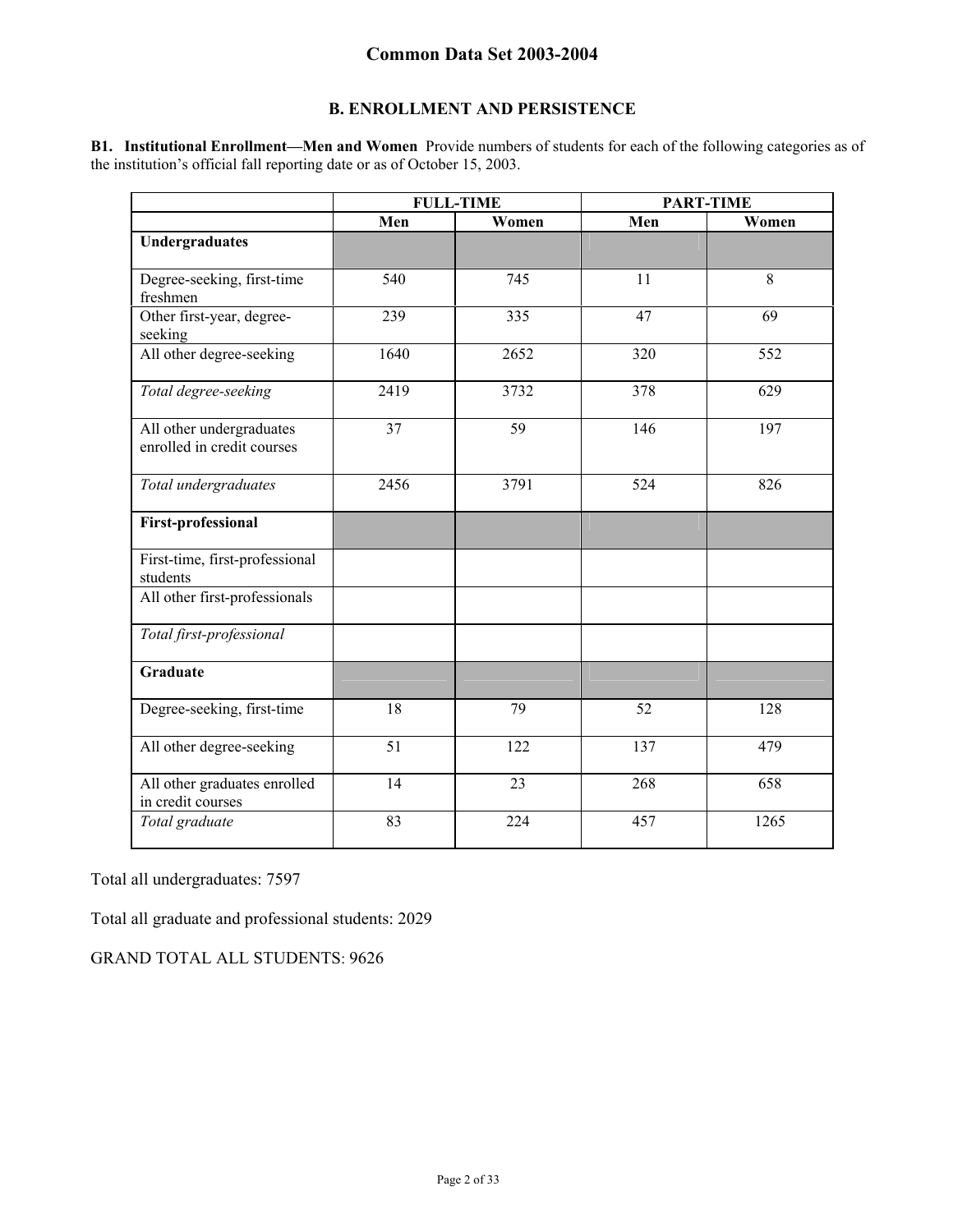**B2. Enrollment by Racial/Ethnic Category.** Provide numbers of undergraduate students for each of the following categories as of the institution's official fall reporting date or as of October 15, 2003. Include international students only in the category "Nonresident aliens." Complete the "Total Undergraduates" column only if you cannot provide data for the first two columns.

|                                   | Degree-seeking<br><b>First-time First year</b> | Degree-seeking<br>Undergraduates<br>(include first-time<br>first-year) | <b>Total</b><br>Undergraduates<br>(both degree- and non-<br>degree-seeking) |
|-----------------------------------|------------------------------------------------|------------------------------------------------------------------------|-----------------------------------------------------------------------------|
| Nonresident aliens                | 6                                              | 142                                                                    |                                                                             |
| Black, non-Hispanic               | 57                                             | 329                                                                    |                                                                             |
| American Indian or Alaskan Native | 3                                              | 20                                                                     |                                                                             |
| Asian or Pacific Islander         | 24                                             | 87                                                                     |                                                                             |
| Hispanic                          | 34                                             | 144                                                                    |                                                                             |
| White, non-Hispanic               | 1092                                           | 5820                                                                   |                                                                             |
| Race/ethnicity unknown            | 88                                             | 616                                                                    |                                                                             |
| <b>Total</b>                      | 1304                                           | 7158                                                                   |                                                                             |

#### **Persistence**

#### **B3. Number of degrees awarded by your institution from July 1, 2002, to June 30, 2003.**

| Certificate/diploma             |      |
|---------------------------------|------|
| Associate degrees               |      |
| Bachelor's degrees              | 1185 |
| Postbachelor's certificates     | 161  |
| Master's degrees                | 278  |
| Post-master's certificates      | 41   |
| Doctoral degrees                |      |
| First professional degrees      |      |
| First professional certificates |      |

#### **Graduation Rates**

The items in this section correspond to data elements collected by the IPEDS Web-based Data Collection System's Graduation Rate Survey (GRS). For complete instructions and definitions of data elements, see the IPEDS GRS instructions and glossary on the 2003 Web-based survey.

#### **For Bachelor's or Equivalent Programs**

Please provide data for the fall 1997 cohort if available. If fall 1997 cohort data are not available, provide data for the fall 1996 cohort.

| Fall 1996 Cohort                                                   | Fall 1997 Cohort                                                   |
|--------------------------------------------------------------------|--------------------------------------------------------------------|
| Report for the cohort of full-time first-time bachelor's (or       | Report for the cohort of full-time first-time bachelor's (or       |
| equivalent) degree-seeking undergraduate students who              | equivalent) degree-seeking undergraduate students who              |
| entered in fall 1996. Include in the cohort those who              | entered in fall 1997. Include in the cohort those who              |
| entered your institution during the summer term                    | entered your institution during the summer term                    |
| preceding fall 1996.                                               | preceding fall 1997.                                               |
| <b>B4.</b> Initial 1996 cohort of first-time, full-time bachelor's | <b>B4.</b> Initial 1997 cohort of first-time, full-time bachelor's |
| (or equivalent) degree-seeking undergraduate students;             | (or equivalent) degree-seeking undergraduate students;             |
| total all students: 1154                                           | total all students: 1147                                           |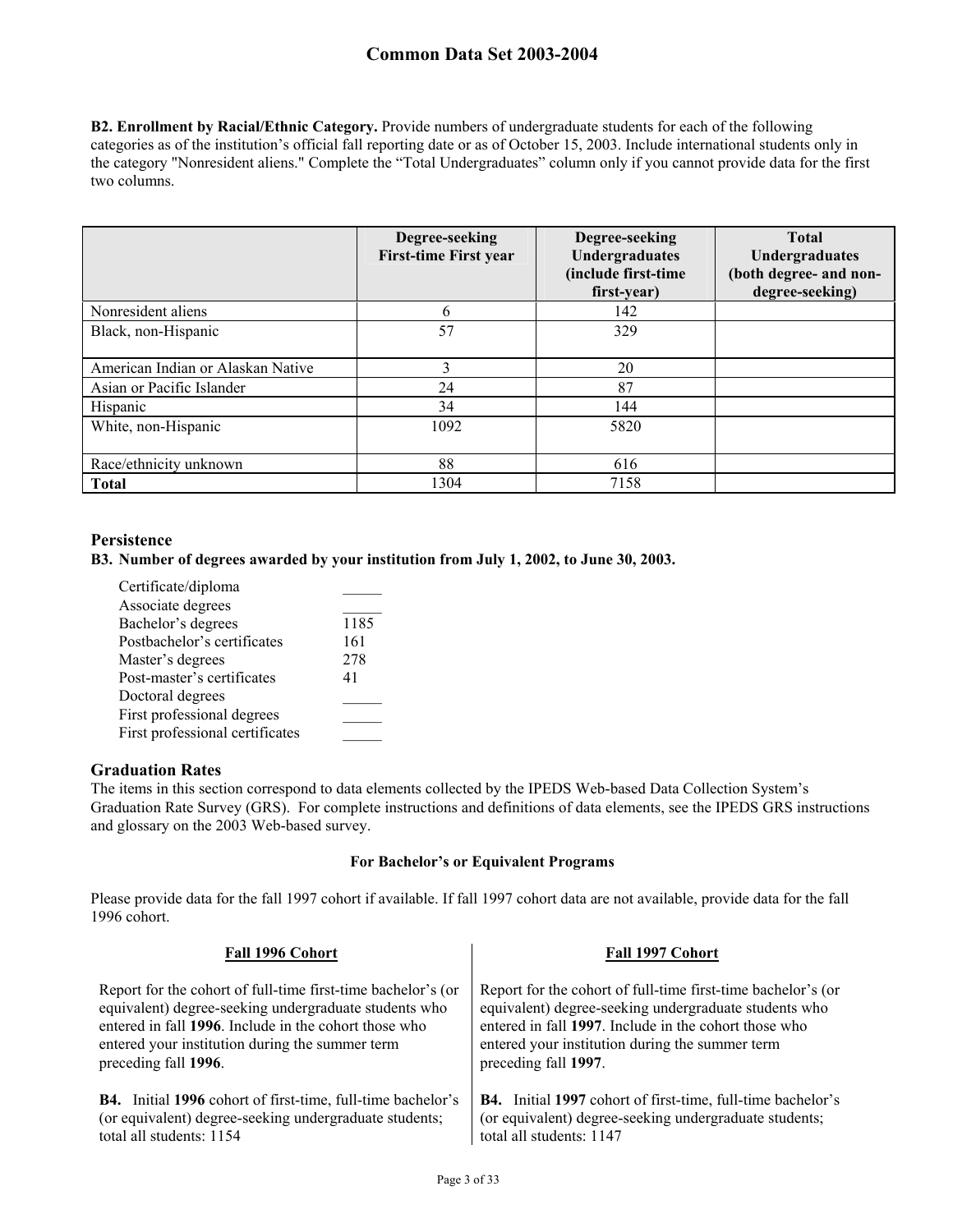**B5.** Of the initial **1996** cohort, how many did not persist and did not graduate for the following reasons: death, permanent disability, or service in the armed forces, foreign aid service of the federal government, or official church missions; total allowable exclusions: 0

**B6.** Final **1996** cohort, after adjusting for allowable exclusions: 1154

(Subtract question B5 from question B4) (Subtract question B5 from question B4)

**B7.** Of the initial **1996** cohort, how many completed the program in four years or less (by August 31, 2000): 221

**B8**. Of the initial **1996** cohort, how many completed the program in more than four years but in five years or less (after August 31, 2000 and by August 31, 2001): 267

**B9.** Of the initial **1996** cohort, how many completed the program in more than five years but in six years or less (after August 31, 2001 and by August 31, 2002): 56

**B10**. Total graduating within six years (sum of questions B7, B8, and B9): 544

**B11.** Six-year graduation rate for **1996** cohort (question B10 divided by question B6): 47%

**B5.** Of the initial **1997** cohort, how many did not persist and did not graduate for the following reasons: death, permanent disability, or service in the armed forces, foreign aid service of the federal government, or official church missions; total allowable exclusions: 0

**B6.** Final **1997** cohort, after adjusting for allowable exclusions: 1147

**B7.** Of the initial **1997** cohort, how many completed the program in four years or less (by August 31, 2001): 206

**B8**. Of the initial **1997** cohort, how many completed the program in more than four years but in five years or less (after August 31, 2001 and by August 31, 2002): 267

**B9.** Of the initial **1997** cohort, how many completed the program in more than five years but in six years or less (after August 31, 2002 and by August 31, 2003): 52

**B10**. Total graduating within six years (sum of questions B7, B8, and B9): 525

**B11.** Six-year graduation rate for **1997** cohort (question B10 divided by question B6): 46%

#### **For Two-Year Institutions**

Please provide data for the 2000 cohort if available. If 2000 cohort data are not available, provide data for the 1999 cohort.

| 1999 Cohort                                                      | 2000 Cohort                                                      |
|------------------------------------------------------------------|------------------------------------------------------------------|
| B12. Initial 1999 cohort, total of first-time, full-time         | B12. Initial 2000 cohort, total of first-time, full-time         |
| degree/certificate-seeking students:                             | degree/certificate-seeking students:                             |
| <b>B13.</b> Of the initial 1999 cohort, how many did not persist | <b>B13.</b> Of the initial 2000 cohort, how many did not persist |
| and did not graduate for the following reasons: death,           | and did not graduate for the following reasons: death,           |
| permanently disability, or service in the armed forces,          | permanently disability, or service in the armed forces,          |
| foreign aid service of the federal government, or official       | foreign aid service of the federal government, or official       |
| church missions; total allowable exclusions:                     | church missions; total allowable exclusions:                     |
| <b>B14.</b> Final 1999 cohort, after adjusting for allowable     | <b>B14.</b> Final 2000 cohort, after adjusting for allowable     |
| exclusions                                                       | exclusions                                                       |
| (Subtract question B13 from question B12)                        | (Subtract question B13 from question B12)                        |
| <b>B15.</b> Completers of programs of less than two years        | <b>B15.</b> Completers of programs of less than two years        |
| duration (total):                                                | duration (total):                                                |
| <b>B16.</b> Completers of programs of less than two years        | <b>B16.</b> Completers of programs of less than two years        |
| within 150 percent of normal time:                               | within 150 percent of normal time:                               |
| <b>B17.</b> Completers of programs of at least two but less than | <b>B17.</b> Completers of programs of at least two but less than |
| four years (total):                                              | four years (total):                                              |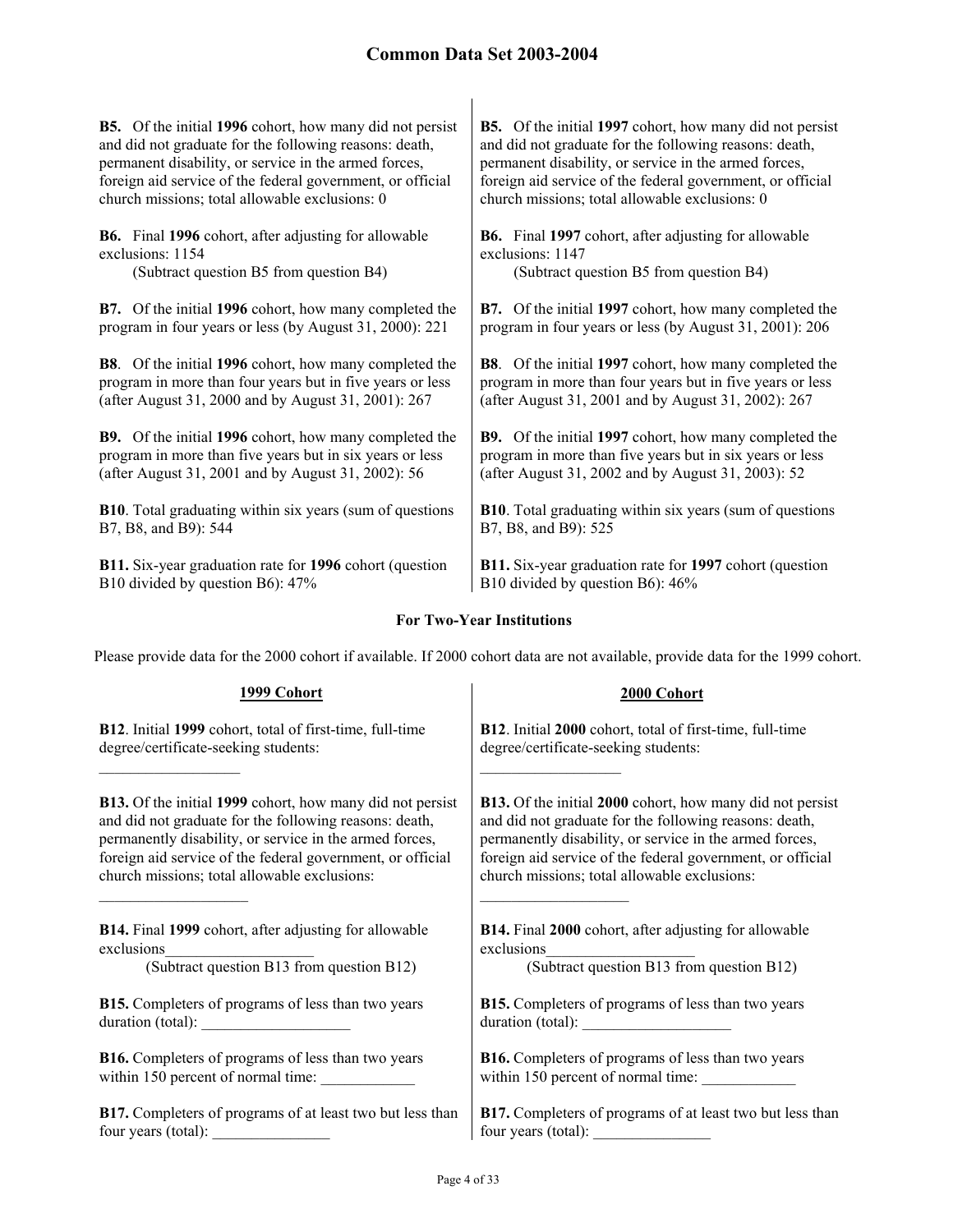$\mathbf{I}$ 

| <b>B18.</b> Completers of programs of at least two but less than | <b>B18.</b> Completers of programs of at least two but less than |
|------------------------------------------------------------------|------------------------------------------------------------------|
| four-years within 150 percent of normal time:                    | four-years within 150 percent of normal time:                    |
| <b>B19.</b> Total transfers-out (within three years) to other    | <b>B19.</b> Total transfers-out (within three years) to other    |
| institutions:                                                    | institutions:                                                    |
| <b>B20.</b> Total transfers to two-year institutions:            | <b>B20.</b> Total transfers to two-year institutions:            |
| <b>B21.</b> Total transfers to four-year institutions:           | <b>B21.</b> Total transfers to four-year institutions:           |

#### **Retention Rates**

Report for the cohort of all full-time, first-time bachelor's (or equivalent) degree-seeking undergraduate students who entered in fall 2002 (or the preceding summer term). The initial cohort may be adjusted for students who departed for the following reasons: death, permanently disability, or service in the armed forces, foreign aid service of the federal government or official church missions. No other adjustments to the initial cohort should be made.

**B22.** For the cohort of all full-time bachelor's (or equivalent) degree-seeking undergraduate students who entered your institution as freshmen in fall 2002 (or the preceding summer term), what percentage was enrolled at your institution as of the date your institution calculates its official enrollment in fall 2003? 77%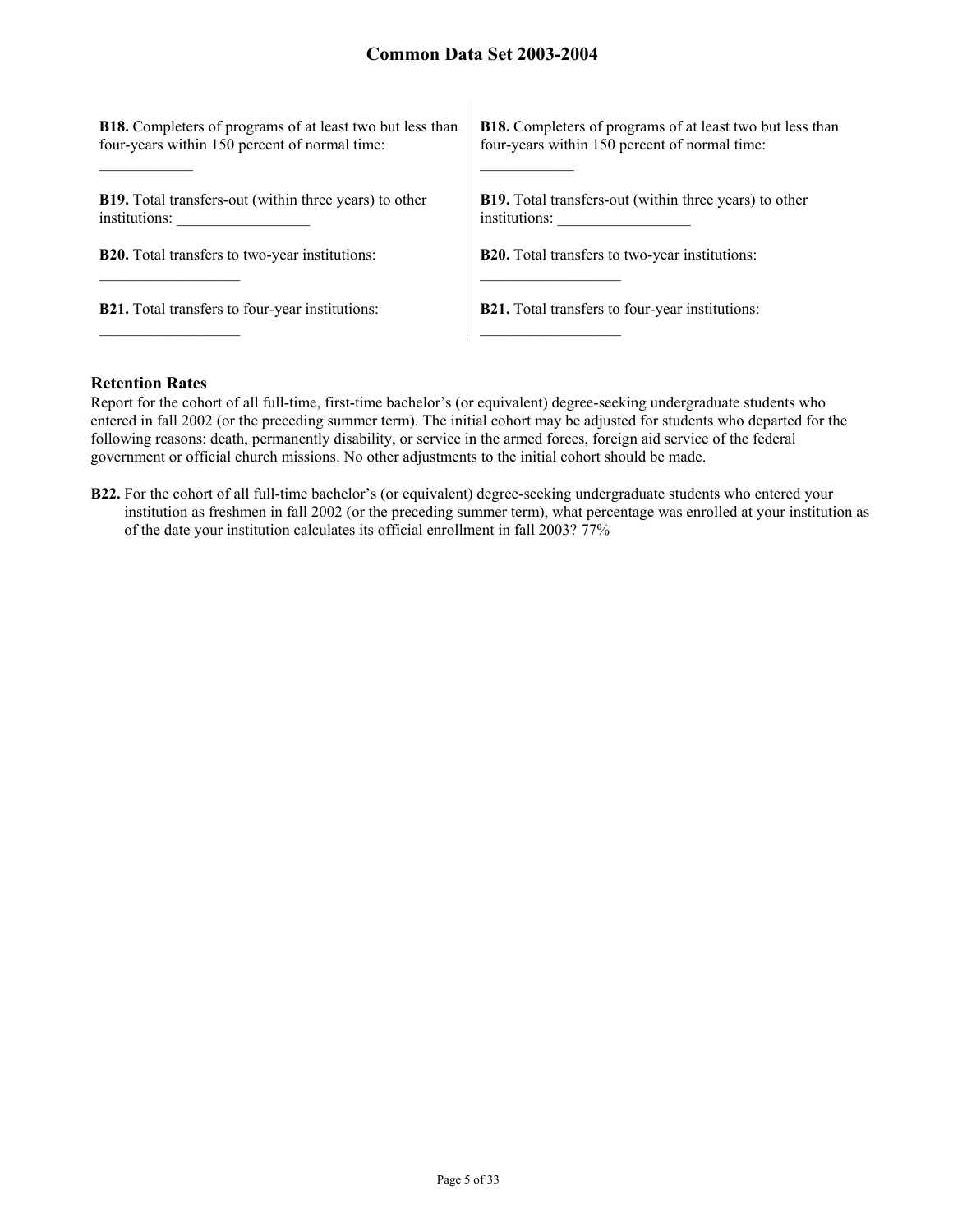## **C. FIRST-TIME, FIRST-YEAR (FRESHMAN) ADMISSION**

#### **Applications**

**C1. First-time, first-year (freshman) students:** Provide the number of degree-seeking, first-time, first-year students who applied, were admitted, and enrolled (full- or part-time) in fall 2003. Include early decision, early action, and students who began studies during summer in this cohort. Applicants should include only those students who fulfilled the requirements for consideration for admission (i.e., who completed actionable applications) and who have been notified of one of the following actions: admission, nonadmission, placement on waiting list, or application withdrawn (by applicant or institution). Admitted applicants should include wait-listed students who were subsequently offered admission.

| Total first-time, first-year (freshman) men who applied                 | 2231 |     |
|-------------------------------------------------------------------------|------|-----|
| Total first-time, first-year (freshman) women who applied               | 3309 |     |
| Total first-time, first-year (freshman) men who were admitted           | 1545 |     |
| Total first-time, first-year (freshman) women who were admitted         | 2460 |     |
| Total full-time, first-time, first-year (freshman) men who enrolled 540 |      |     |
| Total part-time, first-time, first-year (freshman) men who enrolled 11  |      |     |
| Total full-time, first-time, first-year (freshman) women who enrolled   |      | 745 |
| Total part-time, first-time, first-year (freshman) women who enrolled   |      | 8   |

**C2. Freshman wait-listed students (students who met admission requirements but whose final admission was contingent on space availability)**

| Do you have a policy of placing students on a waiting list? $\Box$ Yes $\Box$ No |  |
|----------------------------------------------------------------------------------|--|
| If yes, please answer the questions below for fall 2003 admissions:              |  |

| Number of qualified applicants placed on waiting list |  |
|-------------------------------------------------------|--|
| Number accepting a place on the waiting list          |  |
| Number of wait-listed students admitted               |  |

#### **Admission Requirements**

#### **C3. High school completion requirement**

Check the appropriate box to identify your high school completion requirement for degree-seeking entering students:

 $\boxtimes$  High school diploma is required and GED is accepted

 $\Box$  High school diploma is required and GED is not accepted

 $\Box$  High school diploma or equivalent is not required

#### **C4. Does your institution require or recommend a general college-preparatory program for degree-seeking students?**

| ×I Require |
|------------|
|            |

Recommend Neither require nor recommend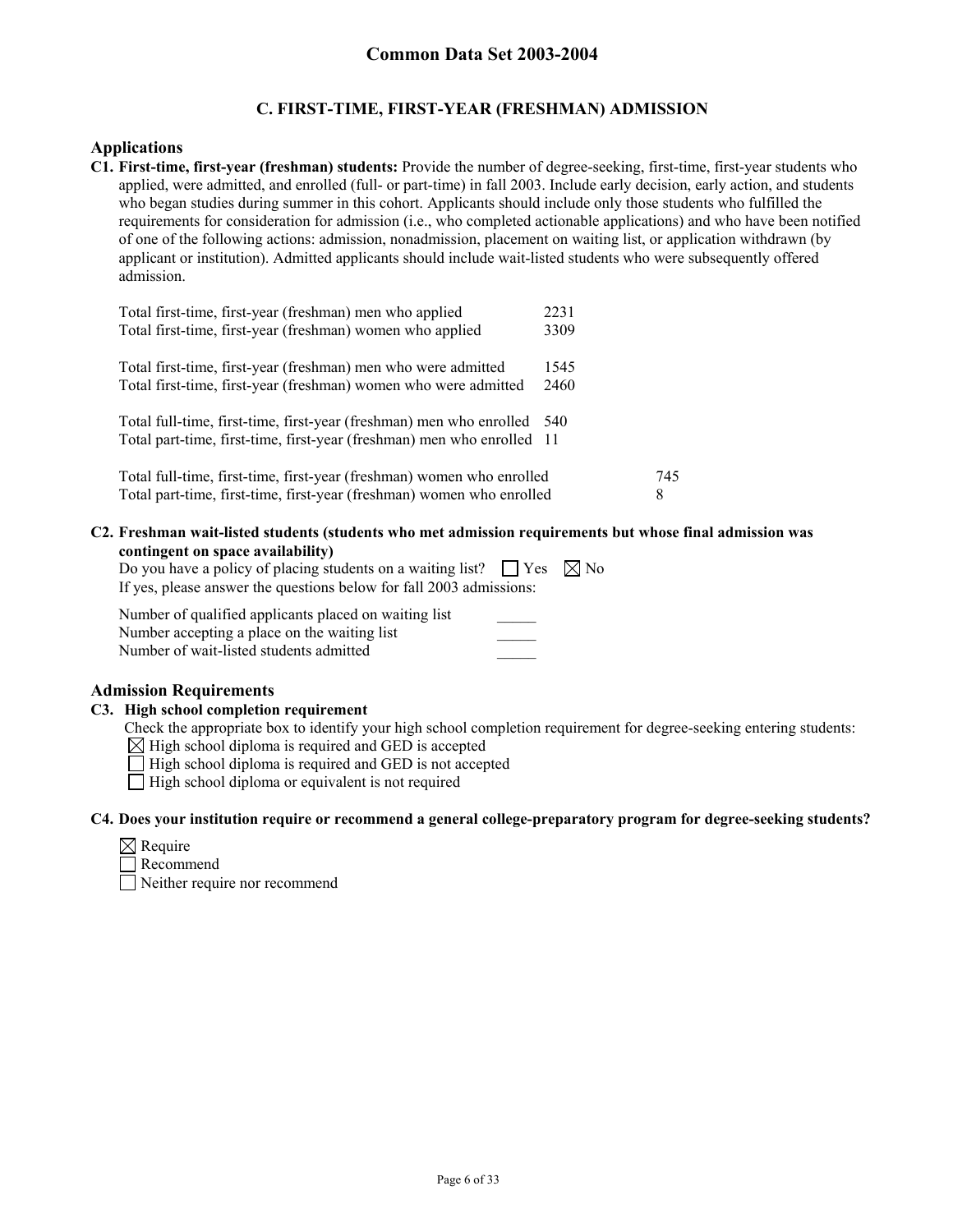**C5. Distribution of high school units required and/or recommended.** Specify the distribution of academic high school course units required and/or recommended of all or most degree-seeking students using Carnegie units (one unit equals one year of study or its equivalent). If you use a different system for calculating units, please convert.

|                                  | <b>Units Required</b> | <b>Units Recommended</b> |
|----------------------------------|-----------------------|--------------------------|
| Total academic units             | 16                    |                          |
| English                          |                       |                          |
| Mathematics                      | 3                     |                          |
| Science                          | 3                     |                          |
| Of these, units that must be lab | $\mathcal{D}$         |                          |
| Foreign language                 | $\mathfrak{D}$        |                          |
| Social studies                   |                       |                          |
| History                          |                       |                          |
| Academic electives               | っ                     |                          |
| Other (specify)                  |                       |                          |

## **Basis for Selection**

**C6.** Do you have an open admission policy, under which virtually all secondary school graduates or students with GED equivalency diplomas are admitted without regard to academic record, test scores, or other qualifications? If so, check which applies:

Open admission policy as described above for all students n/a

Open admission policy as described above for most students, but selective admission for out-of-state students selective admission to some programs \_\_\_ other (explain)

**C7. Relative importance of each of the following academic and nonacademic factors in your first-time, first-year, degree-seeking (freshman) admission decisions.** 

|                                  | <b>Very Important</b> | Important | Considered | <b>Not Considered</b> |
|----------------------------------|-----------------------|-----------|------------|-----------------------|
| <b>Academic</b>                  |                       |           |            |                       |
| Secondary school record          |                       |           |            |                       |
| Class rank                       |                       |           |            |                       |
| Recommendation(s)                |                       |           |            |                       |
| Standardized test scores         | $\boxtimes$           |           |            |                       |
| Essay                            |                       |           |            |                       |
| Nonacademic                      |                       |           |            |                       |
| Interview                        |                       |           |            |                       |
| Extracurricular activities       |                       |           |            |                       |
| Talent/ability                   |                       |           |            |                       |
| Character/personal qualities     |                       |           |            |                       |
| Alumni/ae relation               |                       |           |            |                       |
| Geographical residence           |                       |           |            |                       |
| State residency                  |                       |           |            | K<br>K                |
| Religious affiliation/commitment |                       |           |            |                       |
| Minority status                  |                       |           |            |                       |
| Volunteer work                   |                       |           |            |                       |
| Work experience                  |                       |           |            |                       |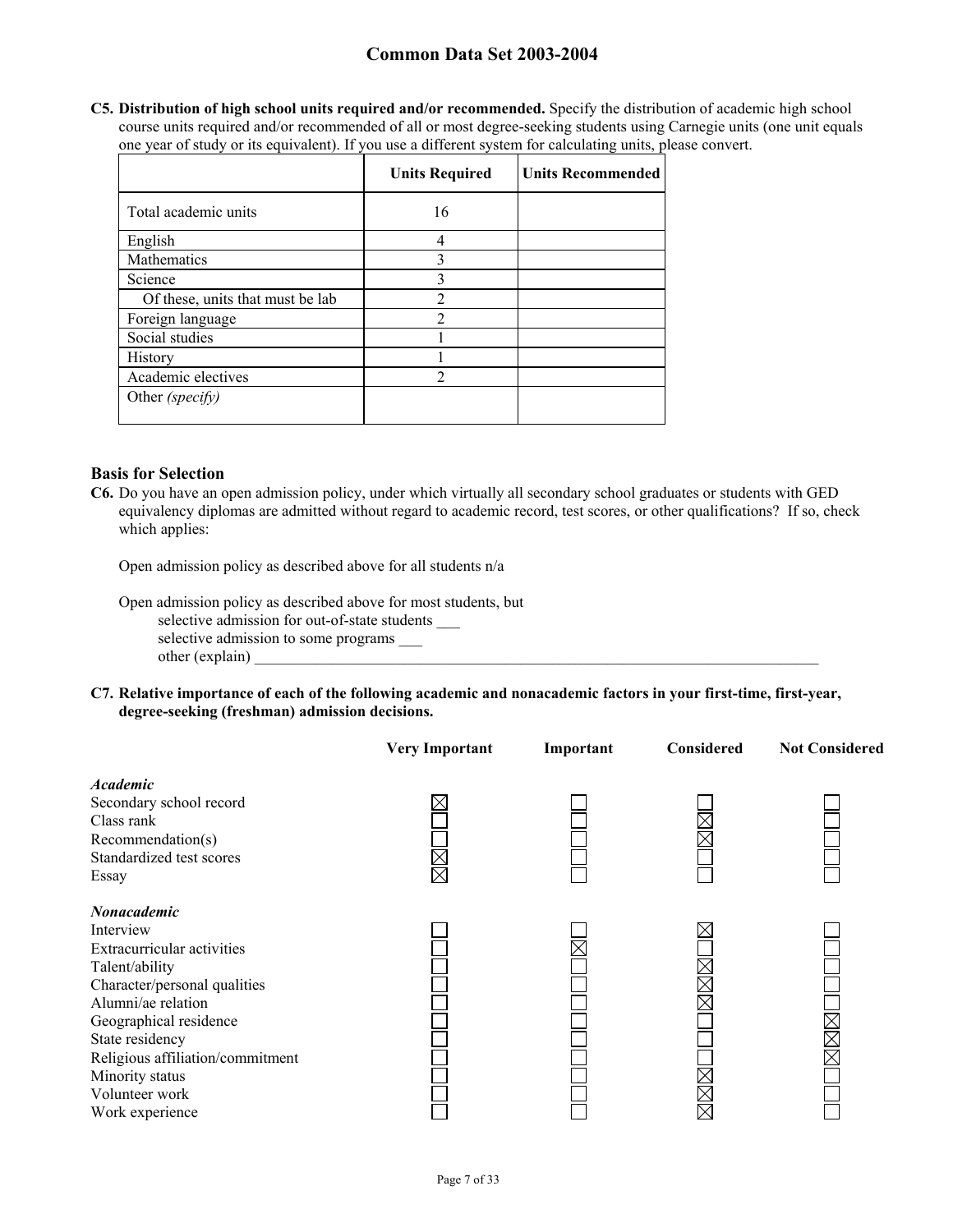# **SAT and ACT Policies**

#### **C8. Entrance exams**

A. Does your institution make use of SAT I, SAT II, or ACT scores in admission decisions for first-time, first-year, degreeseeking applicants?  $\boxtimes$  Yes  $\Box$  No

If yes, place check marks in the appropriate boxes below to reflect your institution's policies for use in admission.

|                               |         |           | <b>ADMISSION</b>   |                    |                 |
|-------------------------------|---------|-----------|--------------------|--------------------|-----------------|
|                               | Require | Recommend | <b>Require for</b> | <b>Consider If</b> | <b>Not Used</b> |
|                               |         |           | Some               | <b>Submitted</b>   |                 |
| SAT I                         |         |           |                    |                    |                 |
| ACT                           |         |           |                    |                    |                 |
| SAT I or ACT (no preference)  |         |           |                    |                    |                 |
| SAT I or ACT--SAT I preferred |         |           |                    |                    |                 |
| SAT I or ACT--ACT preferred   |         |           |                    |                    |                 |
| SAT I and SAT II              |         |           |                    |                    |                 |
| SAT I and SAT II or ACT       |         |           |                    |                    |                 |
| SAT II                        |         |           |                    |                    |                 |
|                               |         |           |                    |                    |                 |

**In addition**, does your institution use applicants' test scores for placement or counseling?

| Placement  | $\boxtimes$ Yes | $\Box$ No |
|------------|-----------------|-----------|
| Counseling | $\boxtimes$ Yes | $\Box$ No |

B. Does your institution use the SAT I or II or the ACT for **placement only**? If so, please mark the appropriate boxes below:

|               |         | <b>PLACEMENT</b> |                    |  |
|---------------|---------|------------------|--------------------|--|
|               | Require | Recommend        | <b>Require for</b> |  |
|               |         |                  | some               |  |
| SAT I         |         |                  |                    |  |
| <b>SAT II</b> |         |                  |                    |  |
| ACT           |         |                  |                    |  |
| SAT I or ACT  |         |                  |                    |  |

C. Latest date by which SAT I or ACT scores must be received for fall-term admission: February 15

Latest date by which SAT II scores must be received for fall-term admission

D. If necessary, use this space to clarify your test policies (e.g., if tests are recommended for some students, or if tests are not required of some students):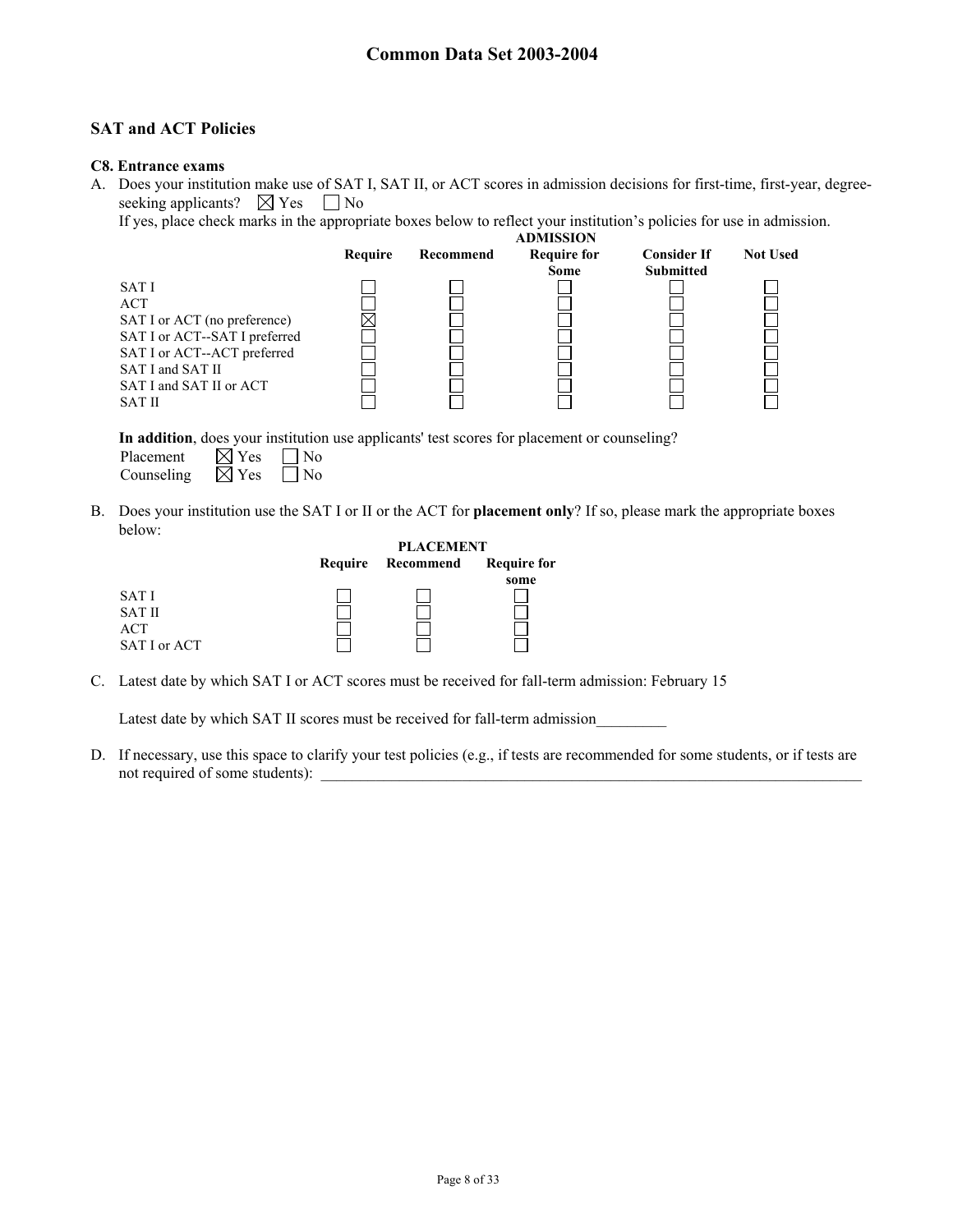# **Freshman Profile**

Provide percentages for **ALL enrolled, degree-seeking, full-time and part-time, first-time, first-year (freshman) students**  enrolled in fall 2003, including students who began studies during summer, international students/nonresident aliens, and students admitted under special arrangements.

**C9. Percent and number of first-time, first-year (freshman) students enrolled in fall 2003 who submitted national standardized (SAT/ACT) test scores.** Include information for **ALL enrolled, degree-seeking, first-time, first-year (freshman) students who submitted test scores**. Do not include partial test scores (e.g., mathematics scores but not verbal for a category of students) or combine other standardized test results (such as TOEFL) in this item. SAT scores should be recentered scores. The 25th percentile is the score that 25 percent scored at or below; the 75th percentile score is the one that 25 percent scored at or above.

| Percent submitting SAT scores | 98.7 | Number submitting SAT scores | 1287 |
|-------------------------------|------|------------------------------|------|
| Percent submitting ACT scores |      | Number submitting ACT scores | 68   |

|                      | 25th Percentile | <b>75th Percentile</b> |
|----------------------|-----------------|------------------------|
| <b>SAT I Verbal</b>  | 460             | 550                    |
| <b>SAT I Math</b>    | 460             | 560                    |
| <b>ACT</b> Composite | 173             | 22.0                   |
| <b>ACT</b> English   | 173             | 23.0                   |
| <b>ACT Math</b>      | 163             | 21.0                   |

Percent of first-time, first-year (freshman) students with scores in each range:

|         | <b>SAT I Verbal</b> | <b>SAT I Math</b> |
|---------|---------------------|-------------------|
| 700-800 | 0.9                 | 0.5               |
| 600-699 | 9.0                 | 10.7              |
| 500-599 | 45.5                | 44.8              |
| 400-499 | 39.5                | 39.0              |
| 300-399 | 4.6                 | 4.8               |
| 200-299 | 0.5                 | 0.2               |
|         | 100%                | 100%              |

|           | <b>ACT</b><br>Composite | <b>ACT English</b> | <b>ACT Math</b> |
|-----------|-------------------------|--------------------|-----------------|
| $30 - 36$ |                         | 1.5                |                 |
| 24-29     | 14.7                    | 13.2               | 13.2            |
| 18-23     | 60.3                    | 60.3               | 47.1            |
| $12 - 17$ | 25.0                    | 22.1               | 39.7            |
| $6 - 11$  |                         | 2.9                |                 |
| Below 6   |                         |                    |                 |
|           | 100%                    | 100%               | 100%            |

**C10. Percent of all degree-seeking, first-time, first-year (freshman) students who had high school class rank within each of the following ranges (report information for those students from whom you collected high school rank information).** 

| Percent in top tenth of high school graduating class      | 54   |                                     |
|-----------------------------------------------------------|------|-------------------------------------|
| Percent in top quarter of high school graduating class    | 22.8 |                                     |
| Percent in top half of high school graduating class       | 66.0 | $\{$ Top half + bottom half = 100%. |
| Percent in bottom half of high school graduating class    | 34.0 |                                     |
| Percent in bottom quarter of high school graduating class | 46   |                                     |
|                                                           |      |                                     |

Percent of total first-time, first-year (freshman) students who submitted high school class rank: 83.2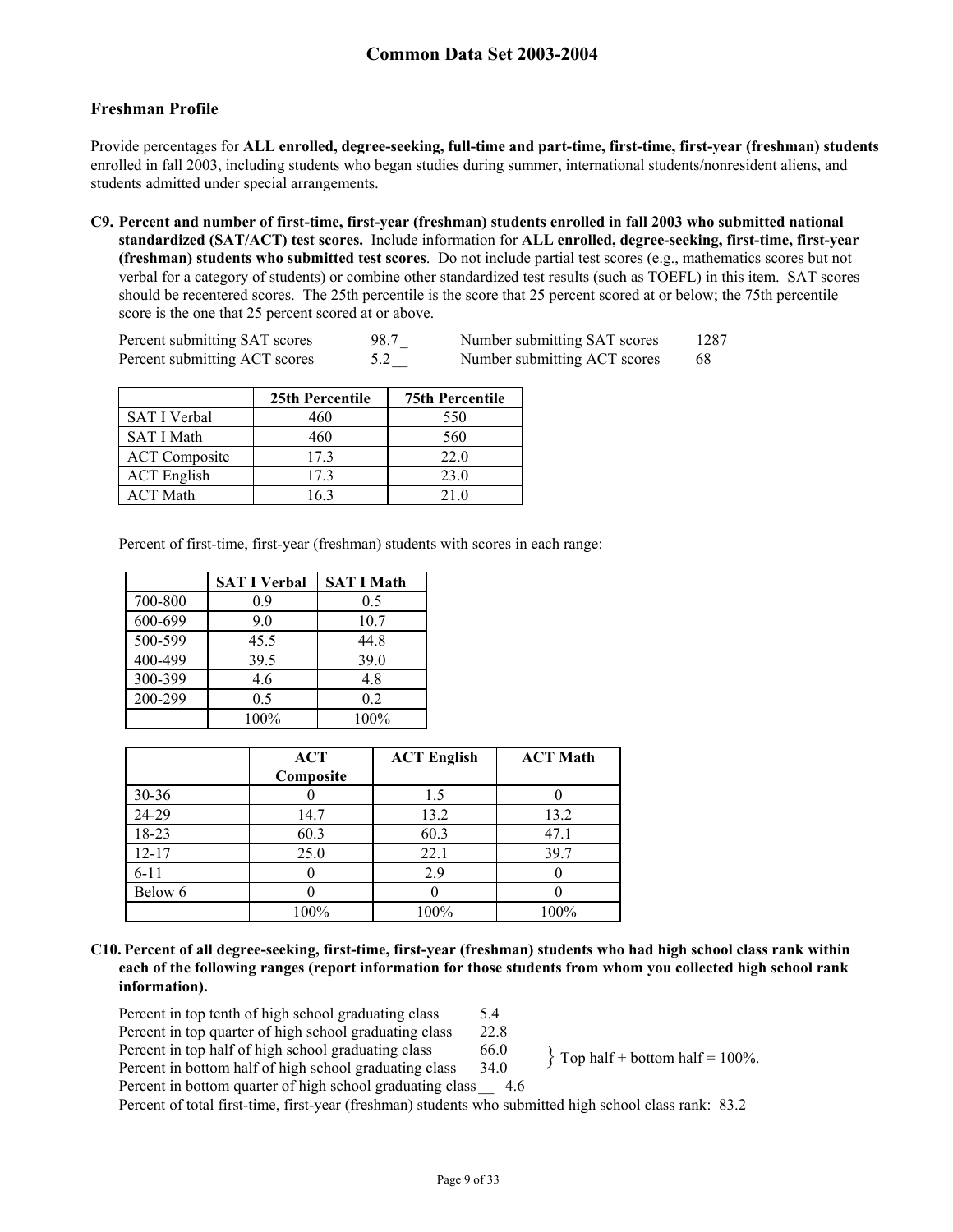**C11. Percentage of all enrolled, degree-seeking, first-time, first-year (freshman) students who had high school gradepoint averages within each of the following ranges (using 4.0 scale). Report information only for those students from whom you collected high school GPA.** 

| Percent who had GPA of 3.0 and higher    | 41.5       |
|------------------------------------------|------------|
| Percent who had GPA between 2.0 and 2.99 | 570        |
| Percent who had GPA between 1.0 and 1.99 | $^{\circ}$ |
| Percent who had GPA below 1.0            | $^{(1)}$   |
|                                          | $100\%$    |

#### **C12. Average high school GPA of all degree-seeking, first-time, first-year (freshman) students who submitted GPA:** 2.9

Percent of total first-time, first-year (freshman) students who submitted high school GPA: 99%

#### **Admission Policies**

#### **C13. Application fee**

| Does your institution have an application fee?<br>Amount of application fee: \$25                       | $\boxtimes$ Yes | $\Box$ No                     |  |
|---------------------------------------------------------------------------------------------------------|-----------------|-------------------------------|--|
| Can it be waived for applicants with financial need?                                                    | $\boxtimes$ Yes | $\overline{\phantom{a}}$   No |  |
| C14. Application closing date                                                                           |                 |                               |  |
| Does your institution have an application closing date?<br>Application closing date (fall): February 15 | $\boxtimes$ Yes | $1 N_0$                       |  |
| Priority date:                                                                                          |                 |                               |  |

#### **C15.** Are first-time, first-year students accepted for terms other than the fall?  $\boxtimes$  Yes  $\Box$  No

#### **C16. Notification to applicants of admission decision sent** *(fill in one only)*

On a rolling basis beginning (date): By (date): April 1 Other:

#### **C17. Reply policy for admitted applicants** *(fill in one only)*

Must reply by (date): May 1 No set date: Must reply by May 1 or within weeks if notified thereafter Other:

# **C18. Deferred admission:** Does your institution allow students to postpone enrollment after admission?

 $\boxtimes$  Yes  $\Box$  No

If yes, maximum period of postponement: 1 year

**C19. Early admission of high school students:** Does your institution allow high school students to enroll as full-time, firsttime, first-year (freshman) students one year or more before high school graduation?  $\boxtimes$  Yes  $\Box$  No

| C20. Common Application: Will you accept the Common Application distributed by the National Association of |  |  |  |  |
|------------------------------------------------------------------------------------------------------------|--|--|--|--|
|------------------------------------------------------------------------------------------------------------|--|--|--|--|

| Secondary School Principals if submitted?                 | $\boxtimes$ Yes | $\Box$ No      |
|-----------------------------------------------------------|-----------------|----------------|
| If "yes," are supplemental forms required?                | $\Box$ Yes      | $\boxtimes$ No |
| Is your college a member of the Common Application Group? | $\Box$ Yes      | ⊠ No           |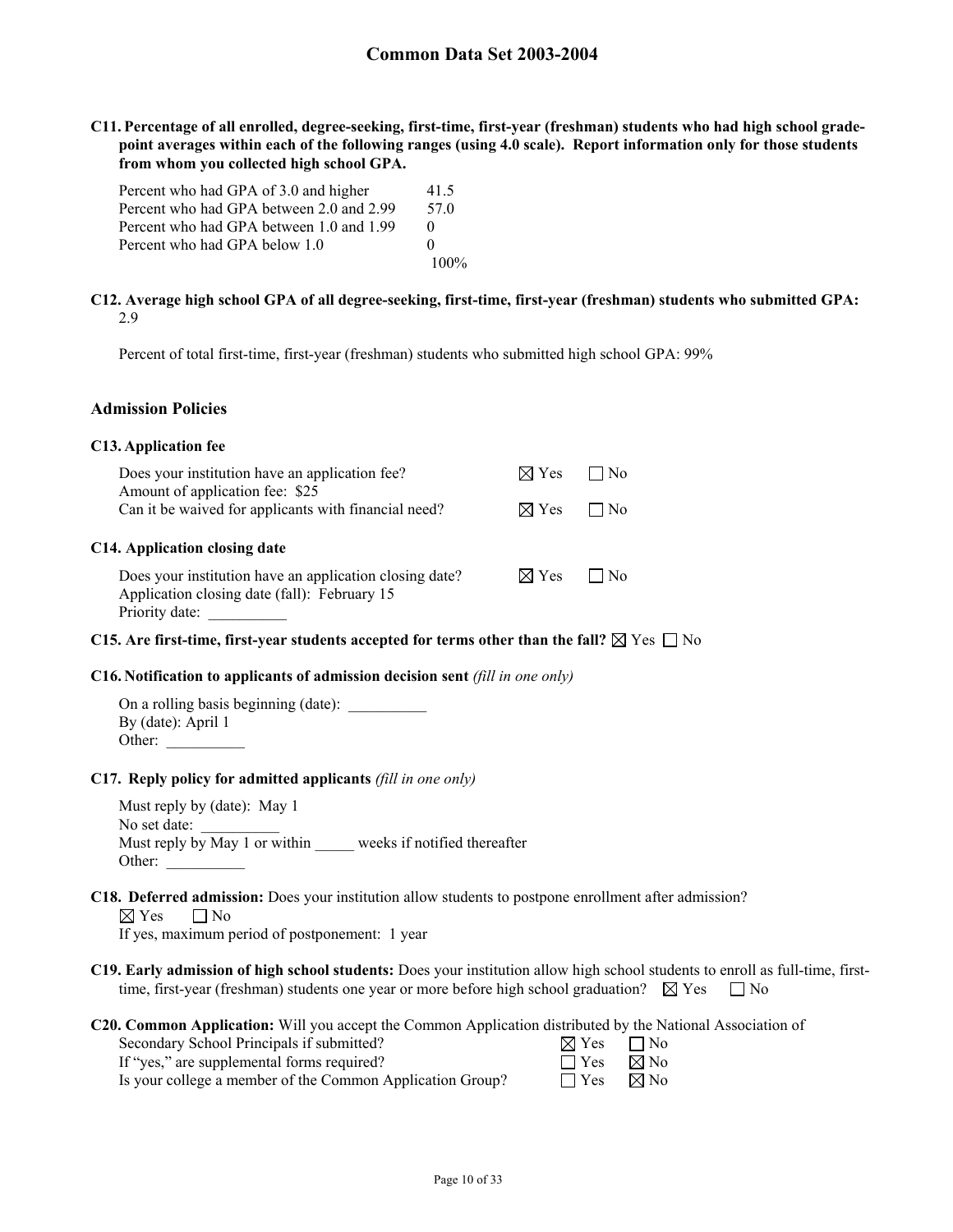#### **Early Decision and Early Action Plans**

| C21. Early decision: Does your institution offer an early decision plan (an admission plan that permits students to apply and |                           |  |
|-------------------------------------------------------------------------------------------------------------------------------|---------------------------|--|
| be notified of an admission decision well in advance of the regular notification date and that asks students to commit to     |                           |  |
| attending if accepted) for first-time, first-year (freshman) applicants for fall enrollment?                                  | $\Box$ Yes $\boxtimes$ No |  |

| If "yes," please complete the following:                                                                                      |  |
|-------------------------------------------------------------------------------------------------------------------------------|--|
| First or only early decision plan closing date<br>First or only early decision plan notification date                         |  |
| Other early decision plan closing date<br>Other early decision plan notification date                                         |  |
| For the Fall 2003 entering class:                                                                                             |  |
| Number of early decision applications received by your institution<br>Number of applicants admitted under early decision plan |  |
| Please provide significant details about your early decision plan:                                                            |  |

**C22. Early action:** Do you have a nonbinding early action plan whereby students are notified of an admission decision well in advance of the regular notification date but do not have to commit to attending your college?

 $\boxtimes$  Yes  $\Box$  No

If "yes," please complete the following:

| Early action closing date      | November 15 |
|--------------------------------|-------------|
| Early action notification date | December 15 |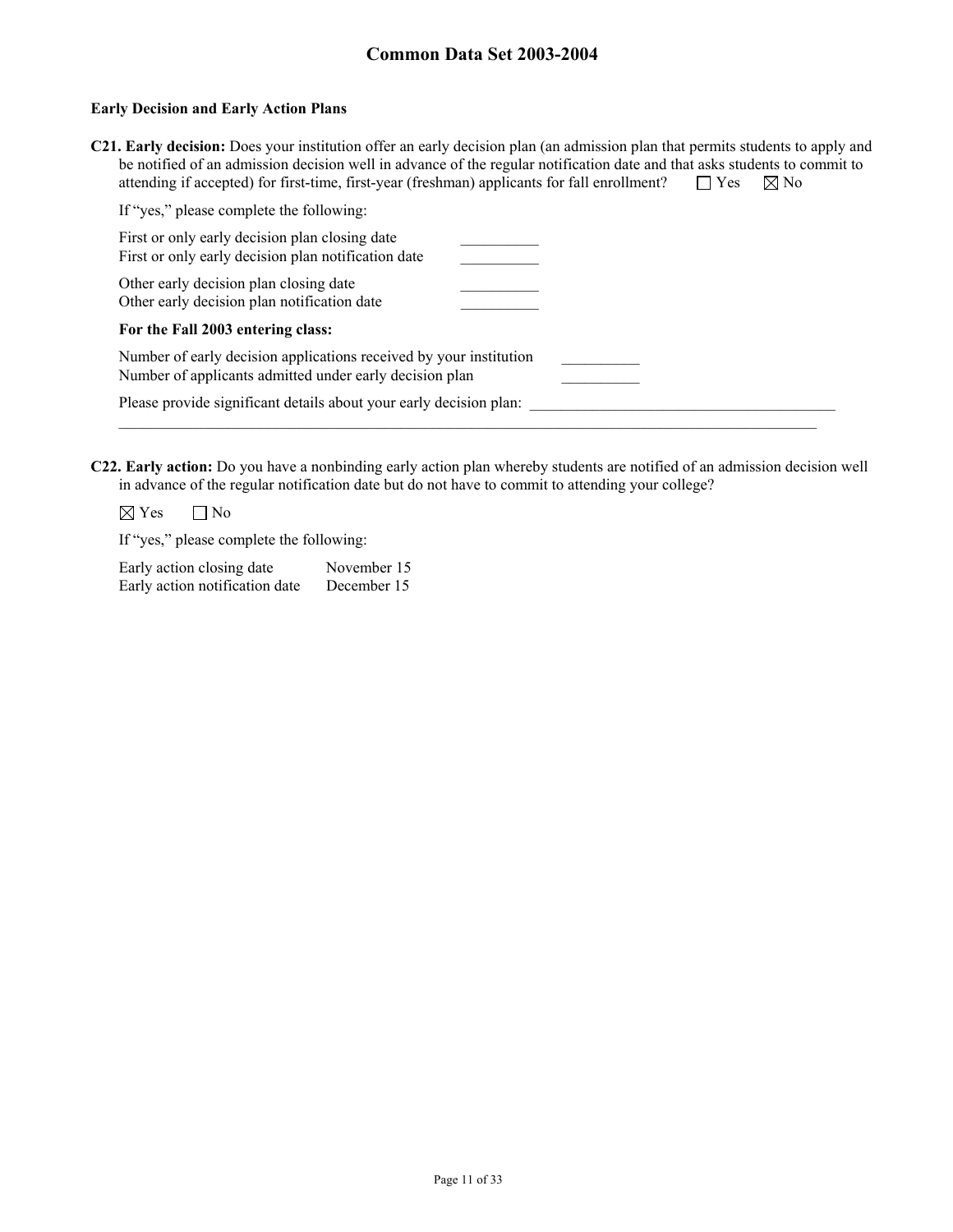# **D. TRANSFER ADMISSION**

## **Fall Applicants**

**D1.** Does your institution enroll transfer students?  $\boxtimes$  Yes  $\Box$  No (If no, please skip to Section E) If yes, may transfer students earn advanced standing credit by transferring credits earned from course work completed at other colleges/universities?  $\boxtimes$  Yes  $\Box$  No

**D2.** Provide the number of students who applied, were admitted, and enrolled as degree-seeking transfer students in fall 2003.

|       | <b>Applicants</b> | <b>Admitted Applicants</b> | <b>Enrolled Applicants</b> |
|-------|-------------------|----------------------------|----------------------------|
| Men   | 474               |                            | 287                        |
| Women | 664               | 626                        | 404                        |
| Total | 138               | 1049                       | 691                        |

#### **Application for Admission**

- **D3.** Indicate terms for which transfers may enroll:  $\boxtimes$  Fall Winter  $\boxtimes$  Spring Summer
- **D4.** Must a transfer applicant have a minimum number of credits completed or else must apply as an entering freshman?  $\boxtimes$  Yes  $\Box$  No

If yes, what is the minimum number of credits and the unit of measure? 12 semester credits

**D5.** Indicate all items required of transfer students to apply for admission:

|                                                             | Required<br>of All | Recommended<br>of All | Recommended<br>of Some | <b>Required of</b><br><b>Some</b> | Not required |
|-------------------------------------------------------------|--------------------|-----------------------|------------------------|-----------------------------------|--------------|
| High school transcript                                      |                    |                       |                        | Х                                 |              |
| College transcript $(s)$                                    | X                  |                       |                        |                                   |              |
| Essay or personal statement                                 | Х                  |                       |                        |                                   |              |
| Interview                                                   |                    |                       |                        |                                   |              |
| Standardized test scores                                    |                    |                       |                        | Χ                                 |              |
| Statement of good standing<br>from prior institution( $s$ ) |                    |                       |                        |                                   |              |

- **D6.** If a minimum high school grade point average is required of transfer applicants, specify (on a 4.0 scale):  $n/a$
- **D7**. If a minimum college grade point average is required of transfer applicants, specify (on a 4.0 scale): 2.5 for 12-24 credits; 2.0 above 24 credits
- **D8**. List any other application requirements specific to transfer applicants:

 $\mathcal{L}_\mathcal{L} = \mathcal{L}_\mathcal{L}$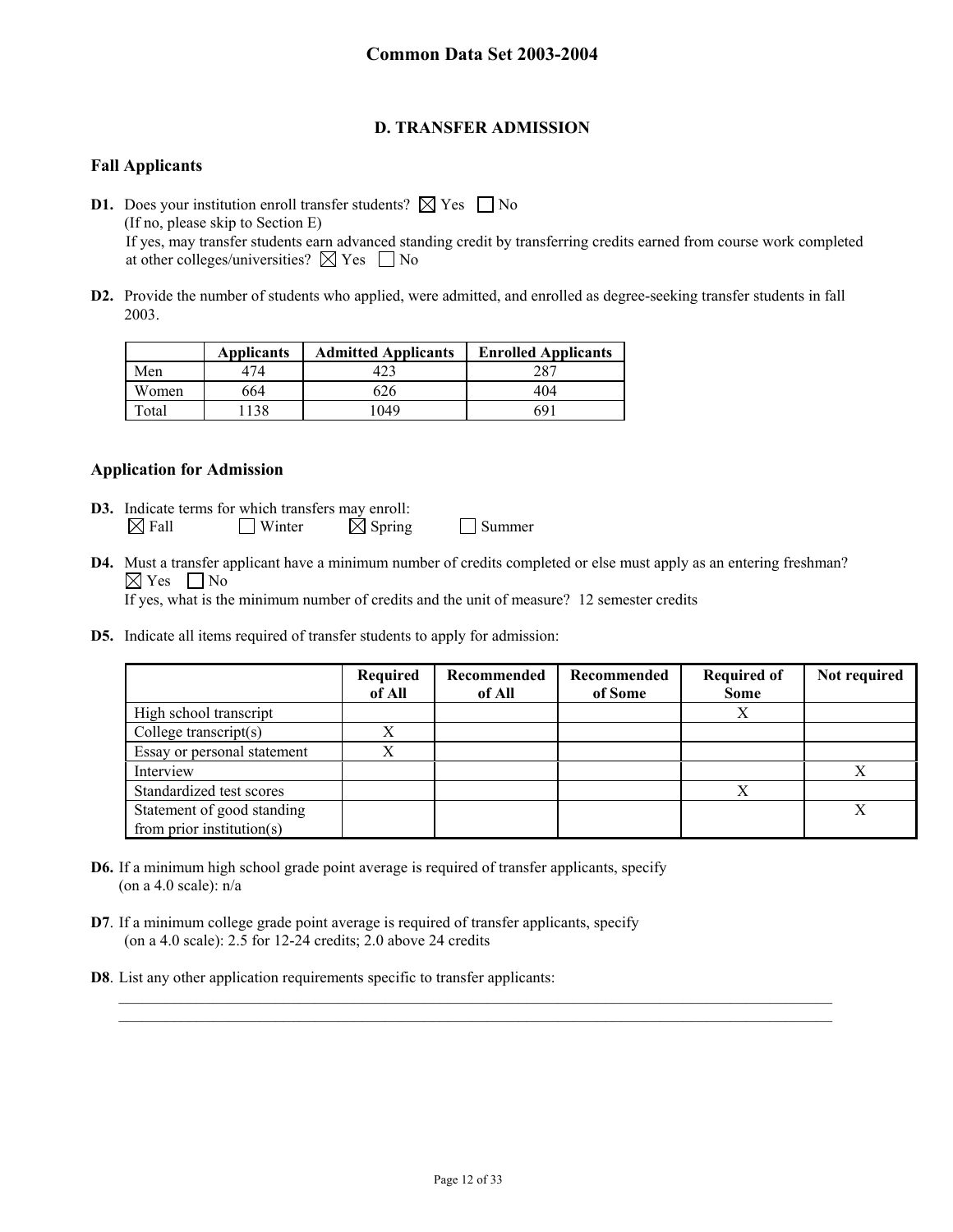**D9.** List application priority, closing, notification, and candidate reply dates for transfer students. If applications are reviewed on a continuous or rolling basis, place a check mark in the "Rolling admission" column.

|        | <b>Priority Date</b> | <b>Closing Date</b> | <b>Notification Date</b> | <b>Reply Date</b> | <b>Rolling</b><br><b>Admission</b> |
|--------|----------------------|---------------------|--------------------------|-------------------|------------------------------------|
| Fall   | April 1              | June 1              |                          |                   |                                    |
| Winter |                      |                     |                          |                   |                                    |
| Spring |                      | November 1          |                          |                   |                                    |
| Summer |                      |                     |                          |                   | 77<br>$\Lambda$                    |

 $\_$  , and the state of the state of the state of the state of the state of the state of the state of the state of the state of the state of the state of the state of the state of the state of the state of the state of the

|  |  |  |  |  | <b>D10.</b> Does an open admission policy, if reported, apply to transfer students? $\Box$ Yes $\boxtimes$ No |  |  |  |
|--|--|--|--|--|---------------------------------------------------------------------------------------------------------------|--|--|--|
|--|--|--|--|--|---------------------------------------------------------------------------------------------------------------|--|--|--|

**D11**. Describe additional requirements for transfer admission, if applicable:

#### **Transfer Credit Policies**

- **D12.** Report the lowest grade earned for any course that may be transferred for credit: C-
- **D13.** Maximum number of credits or courses that may be transferred from a two-year institution: Number 60 Unit type semester
- **D14**. Maximum number of credits or courses that may be transferred from a four-year institution: Number 89 Unit type semester
- **D15.** Minimum number of credits that transfers must complete at your institution to earn an associate degree: n/a
- **D16.** Minimum number of credits that transfers must complete at your institution to earn a bachelor's degree: 30

 $\_$  , and the state of the state of the state of the state of the state of the state of the state of the state of the state of the state of the state of the state of the state of the state of the state of the state of the

**D17.** Describe other transfer credit policies: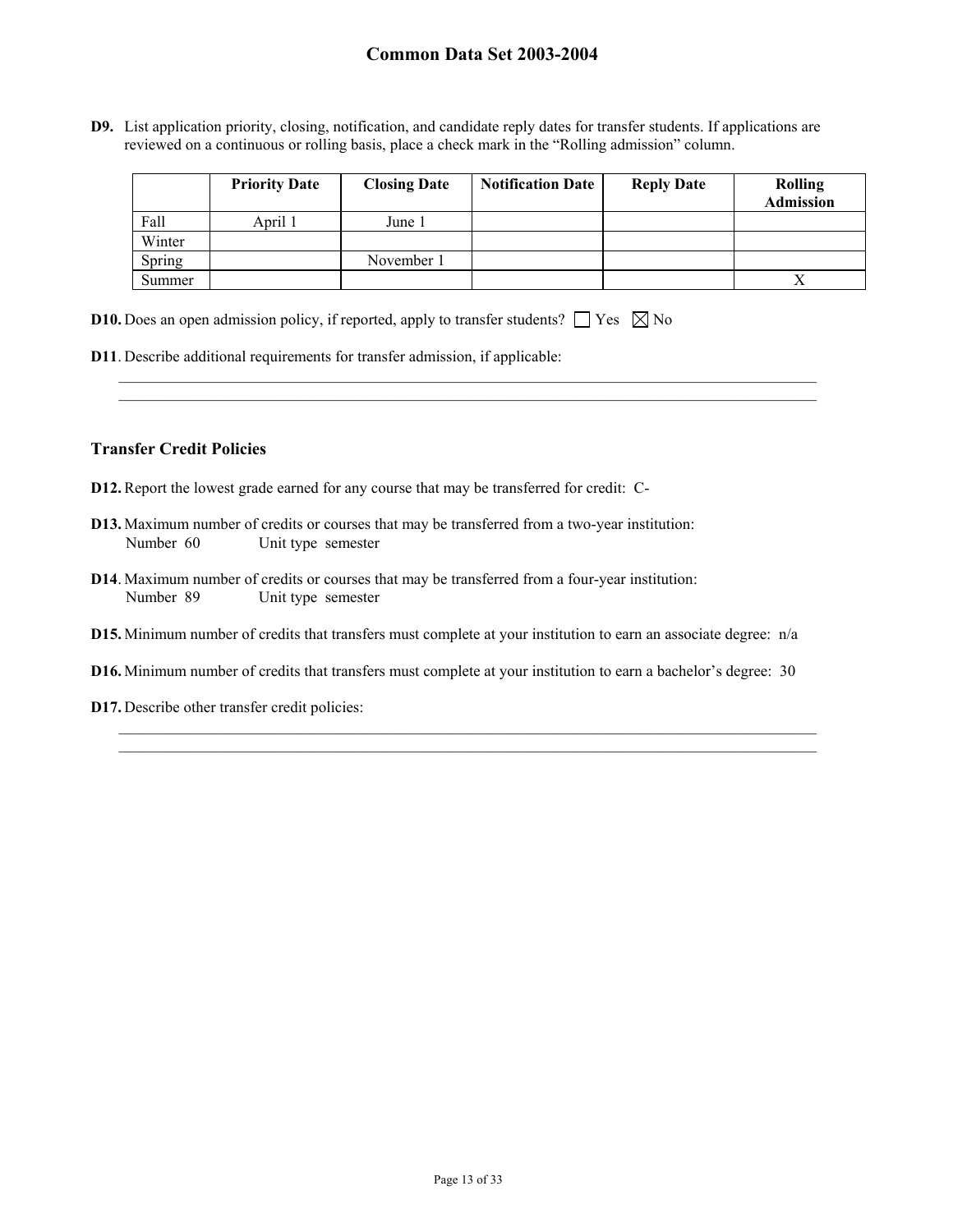# **E. ACADEMIC OFFERINGS AND POLICIES**

**E1. Special study options:** Identify those programs available at your institution. Refer to the glossary for definitions.

- $\boxtimes$  Accelerated program  $\boxtimes$  Honors program
- $\Box$  Cooperative (work-study) program  $\boxtimes$  Independent study
- $\boxtimes$  Cross-registration  $\boxtimes$  Internships
- $\boxtimes$  Distance learning  $\Box$  Liberal arts/career combination
- $\boxtimes$  Double major  $\Box$  Student-designed major
- 
- $\boxtimes$  Dual enrollment<br>  $\boxtimes$  English as a Second Language (ESL)  $\boxtimes$  Teacher certification program  $\boxtimes$  English as a Second Language (ESL)
- $\boxtimes$  Exchange student program (domestic)  $\Box$  Weekend college
- External degree program
- □ Other (specify):
- 
- 
- 
- 
- 
- 

#### **E2. Has been removed from the CDS.**

**E3. Areas in which all or most students are required to complete some course work prior to graduation:** 

- $\boxtimes$  Arts/fine arts  $\boxtimes$  Humanities  $\Box$  Computer literacy  $\boxtimes$  Mathematics  $\boxtimes$  English (including composition)  $\boxtimes$  Philosophy  $\boxtimes$  Foreign languages  $\boxtimes$  Sciences (biological or physical)
	-

- $\boxtimes$  History  $\boxtimes$  Social science
- Other (describe): Communications, Information Resources

#### **Library Collections**

Report the number of holdings at the end of the 2002-03 fiscal year for each of the categories below. Refer to the Academic Libraries Survey, Section D "Library Collections," lines 22-26, column 2 for corresponding equivalents.

**E4.** Books, serial backfiles, and other paper materials (including government documents) [line 22]: 285,956

- **E5**. Current serial subscriptions [line 26]: 1,064
- **E6.** Microforms [line 24]: 3,949
- **E7.** Audiovisual materials [line 25]: 10,923
- **E8.** E-Books [line 23]: 4,470

#### **F. STUDENT LIFE**

#### **F1. Percentages of first-time, first-year (freshman) students and all degree-seeking undergraduates enrolled in fall 2003 who fit the following categories:**

|                                                                              | First-time, first-year | Undergraduates |
|------------------------------------------------------------------------------|------------------------|----------------|
|                                                                              | (freshman) students    |                |
| Percent who are from out of state (exclude international/nonresident aliens) | $3.0\%$                | $3.1\%$        |
| Percent of men who join fraternities                                         | n/a                    | n/a            |
| Percent of women who join sororities                                         | n/a                    | n/a            |
| Percent who live in college-owned, -operated, or -affiliated housing         | 53.8%                  | $31.1\%$       |
| Percent who live off campus or commute                                       | $46.2\%$               | 68.9%          |
| Percent of students age 25 and older                                         | $0.8\%$                | 15.8%          |
| Average age of full-time students                                            | $18.7\%$               | 21.6%          |
| Average age of all students (full- and part-time)                            | $18.7\%$               | 22.9%          |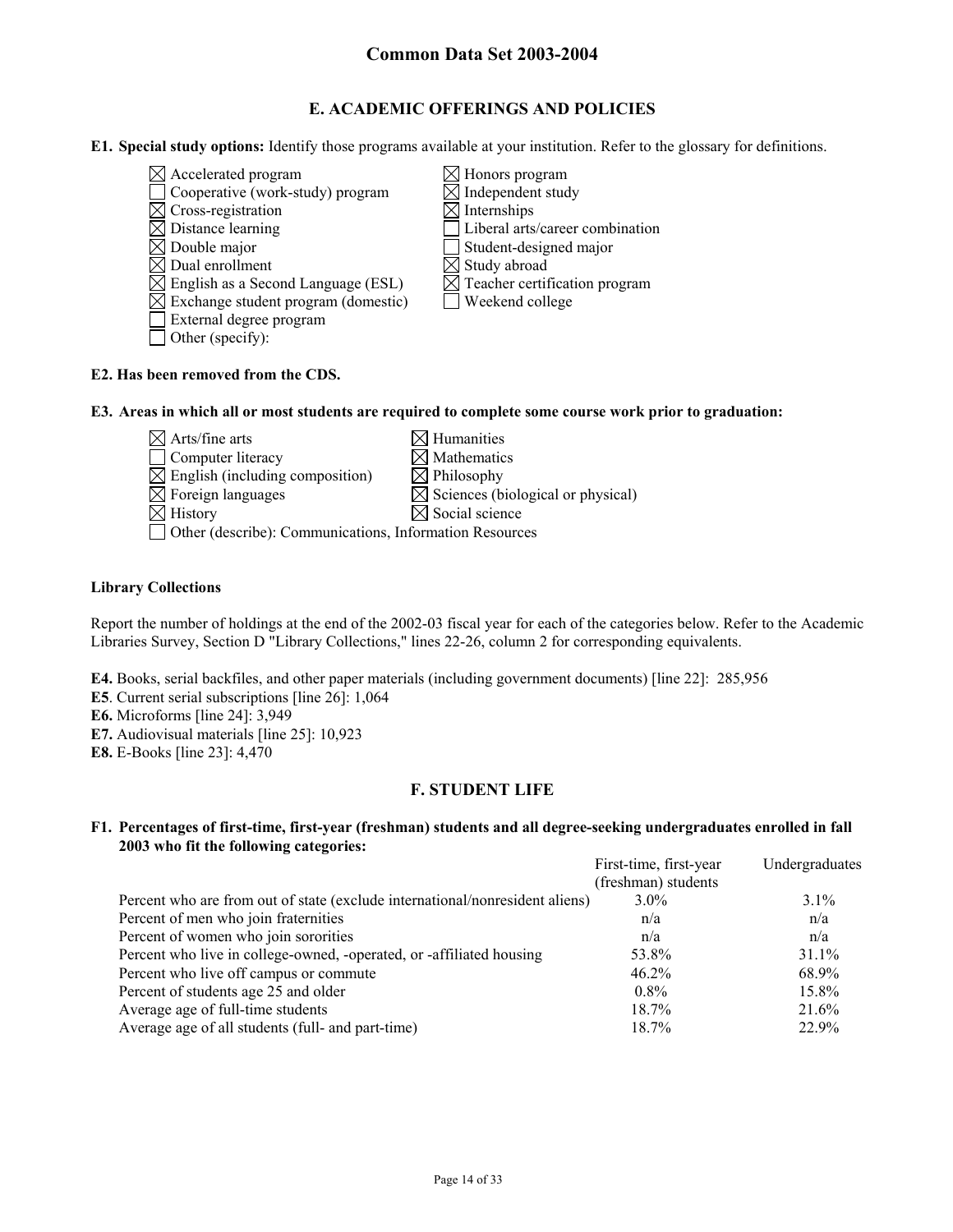#### **F2. Activities offered** Identify those programs available at your institution.

| $\boxtimes$ Choral groups     | $\boxtimes$ Marching band   | $\boxtimes$ Student government |
|-------------------------------|-----------------------------|--------------------------------|
| $\boxtimes$ Concert band      | $\boxtimes$ Music ensembles | $\boxtimes$ Student newspaper  |
| $\boxtimes$ Dance             | $\boxtimes$ Musical theater | Student-run film society       |
| $\boxtimes$ Drama/theater     | <b>Opera</b>                | $\Box$ Symphony orchestra      |
| $\boxtimes$ Jazz band         | Pep band                    | Television station             |
| $\boxtimes$ Literary magazine | $\boxtimes$ Radio station   | $\boxtimes$ Yearbook           |

**F3. ROTC** (program offered in cooperation with Reserve Officers' Training Corps)

| Army ROTC is offered:<br>On campus<br>$\boxtimes$ At cooperating institution (name): Stonehill College/Boston University                                                                 |
|------------------------------------------------------------------------------------------------------------------------------------------------------------------------------------------|
| Naval ROTC is offered:<br>On campus<br>At cooperating institution (name):                                                                                                                |
| Air Force ROTC is offered:<br>On campus<br>$\boxtimes$ At cooperating institution (name): Stonehill College/Boston University                                                            |
| <b>F4. Housing:</b> Check all types of college-owned, -operated, or -affiliated housing available for undergraduates at your<br>institution.                                             |
| $\boxtimes$ Coed dorms<br>$\boxtimes$ Special housing for disabled students<br>Special housing for international students<br>Men's dorms<br>Women's dorms<br>Fraternity/sorority housing |

| Apartments for married students | $\Box$ Cooperative housing |  |
|---------------------------------|----------------------------|--|

Apartments for single students

Other housing options (specify): break housing for athletes, student teachers, international students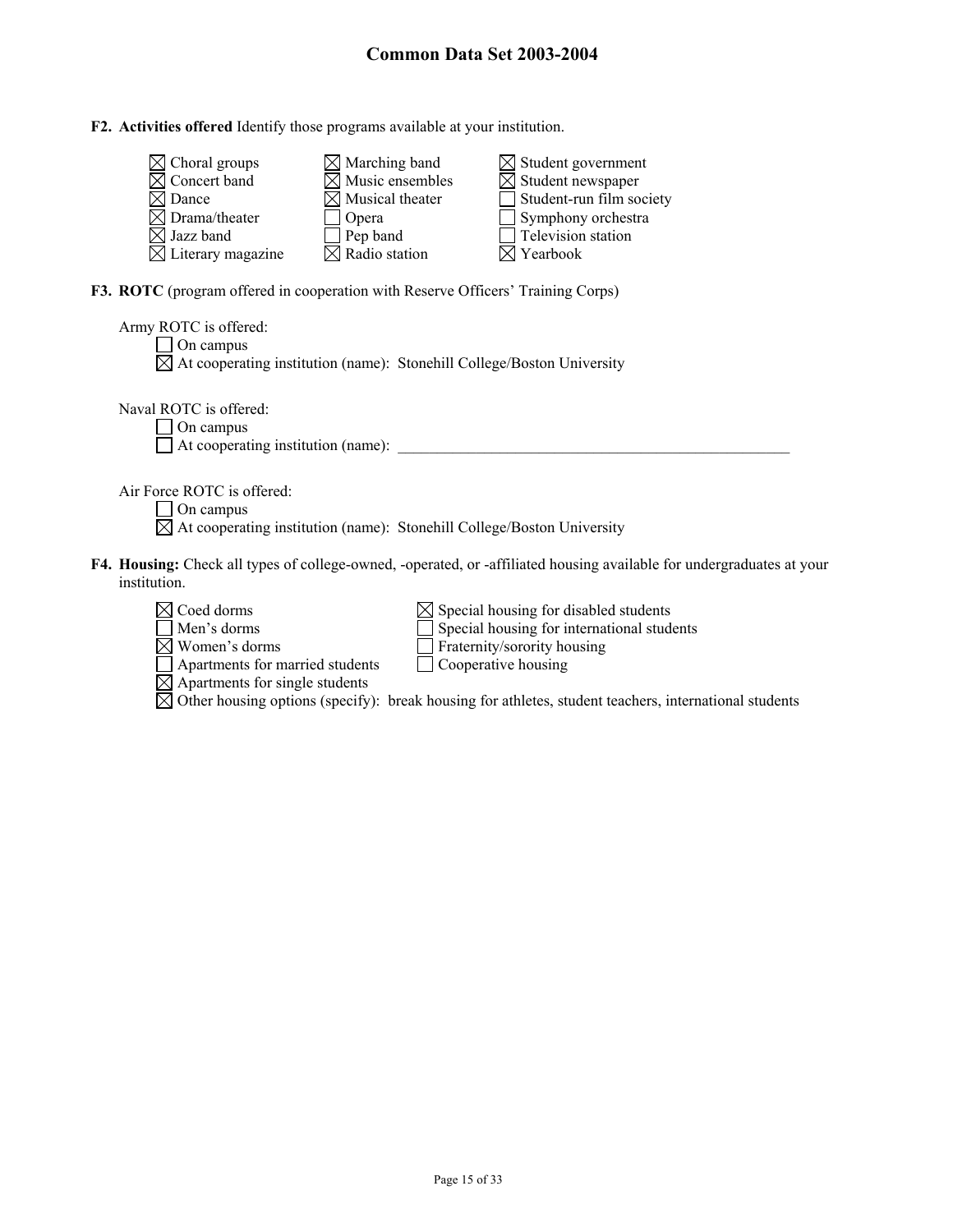#### **G. ANNUAL EXPENSES**

#### **Provide 2003-2004 academic year costs of attendance for the following categories that are applicable to your institution.**

Check here if your institution's 2004-2005 academic year costs of attendance are not available at this time and provide an approximate date (i.e., month/day) when your institution's final 2004-2005 academic year costs of attendance will be available: \_\_\_\_\_\_\_\_\_\_\_\_\_\_\_

#### **G1. Undergraduate full-time tuition, required fees, room and board**

List the typical tuition, required fees, and room and board for a full-time undergraduate student for the FULL 2004-2005 academic year (30 semester hours or 45 quarter hours for institutions that derive annual tuition by multiplying credit hour cost by number of credits). A full academic year refers to the period of time generally extending from September to June; usually equated to two semesters, two trimesters, three quarters, or the period covered by a four-one-four plan. Room and board is defined as double occupancy and 19 meals per week or the maximum meal plan. **Required fees** include only charges that all full-time students must pay that are *not* included in tuition (e.g., registration, health, or activity fees.) Do *not* include optional fees (e.g., parking, laboratory use).

|                             | <b>FIRST-YEAR</b> | <b>UNDERGRADUATES</b> |
|-----------------------------|-------------------|-----------------------|
| PRIVATE INSTITUTION         |                   |                       |
| Tuition:                    |                   |                       |
| PUBLIC INSTITUTION          | 910               | 910                   |
| Tuition:                    |                   |                       |
| In-district:                |                   |                       |
|                             | 910               | 910                   |
| In-state (out-of-district): |                   |                       |
|                             | 7050              | 7050                  |
| Out-of-state:               |                   |                       |
| <b>NONRESIDENT ALIEN:</b>   | 7050              | 7050                  |
| Tuition:                    |                   |                       |
| <b>REQUIRED FEES:</b>       | 3650              | 3650                  |
|                             |                   |                       |
|                             |                   |                       |
| <b>ROOM AND BOARD:</b>      | 5922              | 5922                  |
| (on-campus)                 |                   |                       |
| <b>ROOM ONLY:</b>           | 3552              | 3552                  |
| (on-campus)                 |                   |                       |
| <b>BOARD ONLY:</b>          | 2370              | 2370                  |
| (on-campus meal plan)       |                   |                       |

Comprehensive tuition and room and board fee (if your college cannot provide separate tuition and room and board fees): \_\_\_\_\_\_\_\_\_\_\_\_\_\_\_\_\_\_\_\_\_\_\_

Other:

**G2. Number of credits per term a student can take for the stated full-time tuition** 12 minimum 15 maximum

**G3. Do tuition and fees vary by year of study (e.g., sophomore, junior, senior)?**  $\Box$  Yes  $\Box$  Yo

#### G4. If tuition and fees vary by undergraduate instructional program, describe briefly:

 $\mathcal{L}_\mathcal{L} = \mathcal{L}_\mathcal{L}$  , where  $\mathcal{L}_\mathcal{L} = \mathcal{L}_\mathcal{L}$  , where  $\mathcal{L}_\mathcal{L} = \mathcal{L}_\mathcal{L}$  , where  $\mathcal{L}_\mathcal{L} = \mathcal{L}_\mathcal{L}$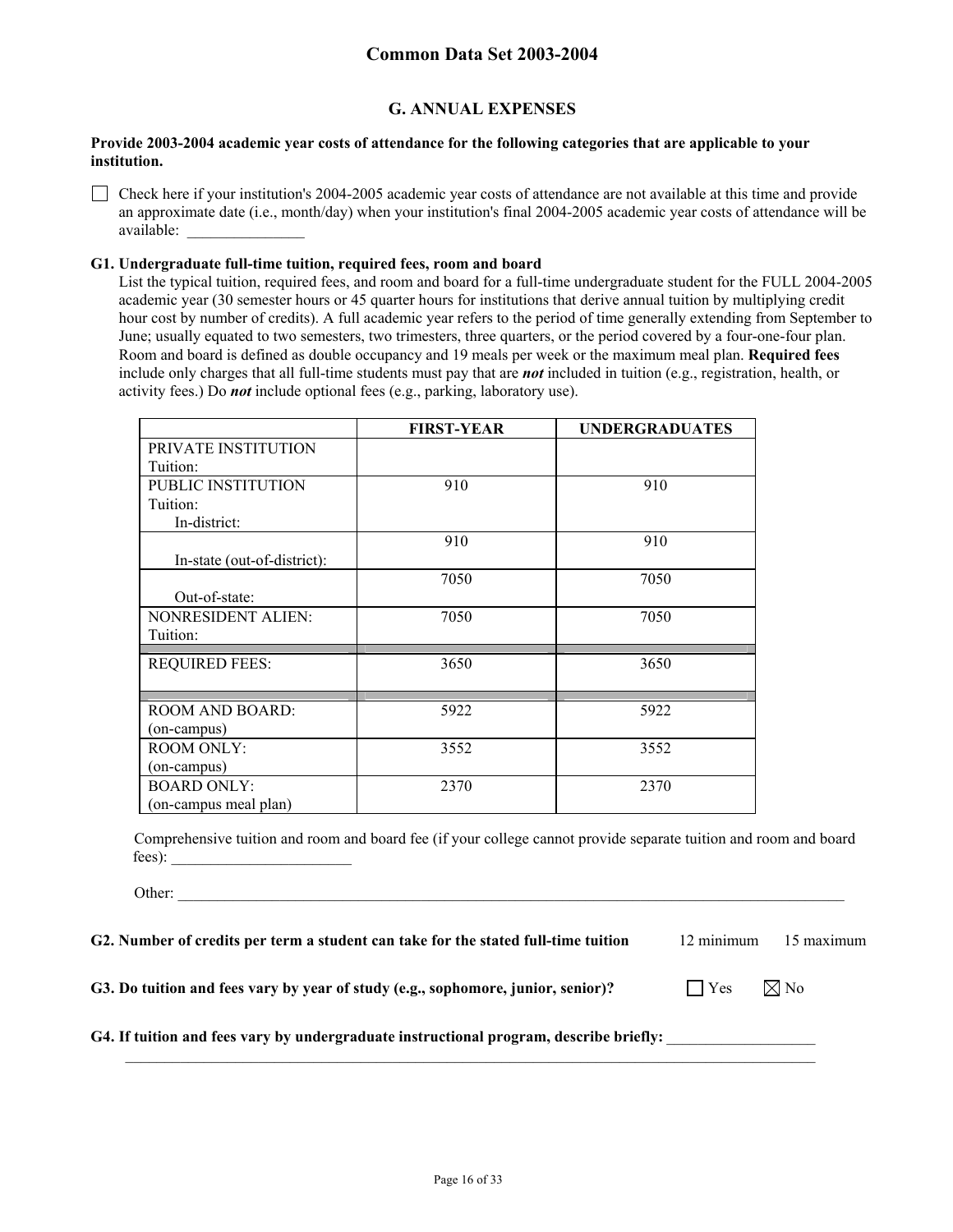|                     | <b>Residents</b> | <b>Commuters</b><br>(living at home) | <b>Commuters</b><br>(not living at<br>home) |
|---------------------|------------------|--------------------------------------|---------------------------------------------|
| Books and supplies: | 800              | 800                                  | 800                                         |
| Room only:          |                  |                                      | 2300                                        |
| Board only:         |                  | 2300                                 | 2300                                        |
| Transportation:     | 500              | 1250                                 | 1250                                        |
| Other expenses:     | 1350             | 1350                                 | 1350                                        |

# **G5. Provide the estimated expenses for a typical full-time undergraduate student:**

# **G6. Undergraduate per-credit-hour charges:**

| <b>PRIVATE INSTITUTIONS:</b> |     |
|------------------------------|-----|
|                              |     |
| <b>PUBLIC INSTITUTIONS</b>   | 181 |
| In-district:                 |     |
|                              | 181 |
| In-state (out-of-district):  |     |
|                              | 437 |
| Out-of-state:                |     |
| <b>NONRESIDENT ALIENS:</b>   | 437 |
|                              |     |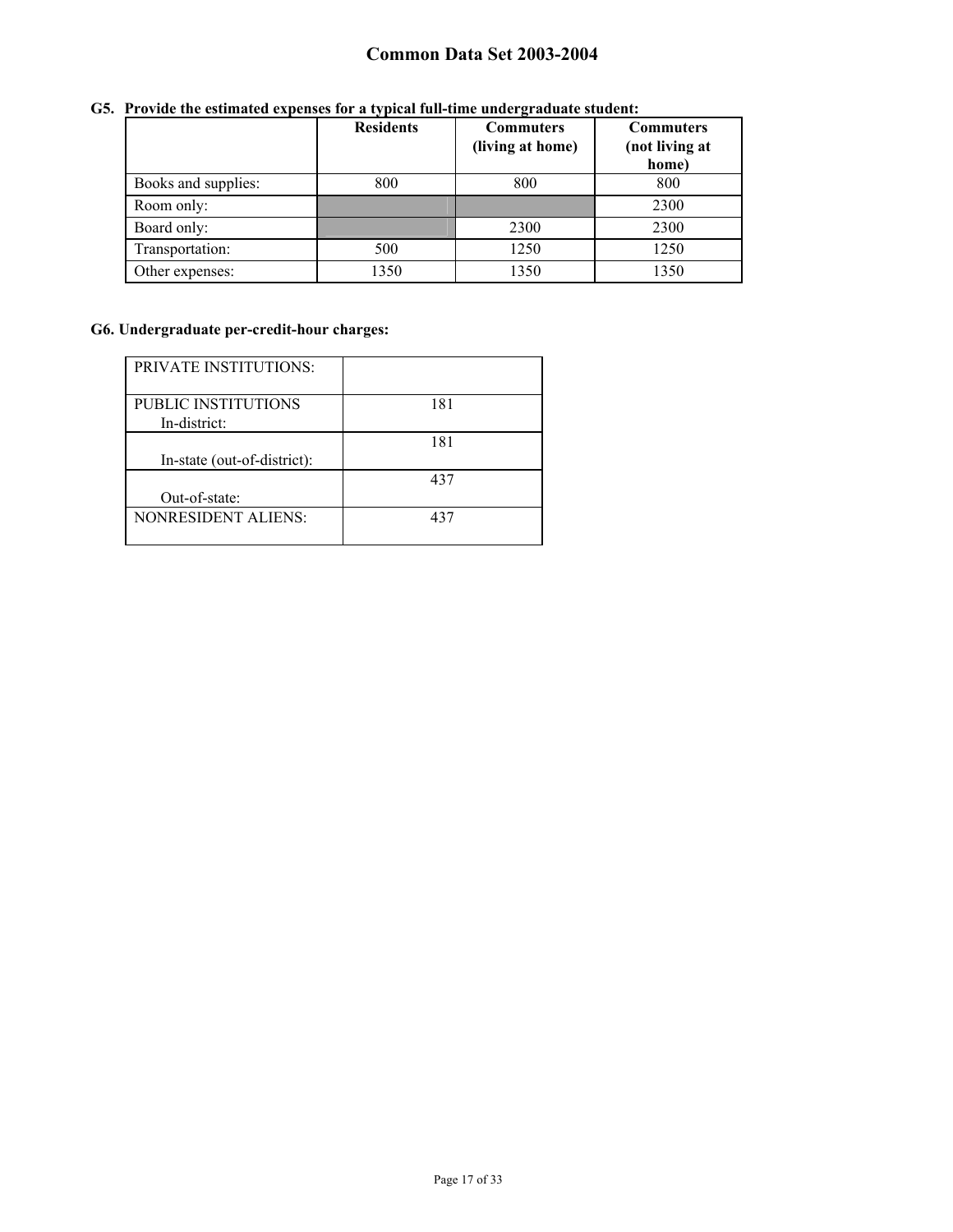# **H. FINANCIAL AID**

#### **Please refer to the following financial aid definitions when completing Section H.**

**Financial aid applicant:** Any applicant who submits **any one of** the institutionally required financial aid applications/forms, such as the FAFSA.

**Indebtedness:** Aggregate dollar amount borrowed through any loan programs (federal, state, subsidized, unsubsidized, private, etc.; excluding parent loans) while the student was enrolled at an institution. Student loans co-signed by a parent are assumed to be the responsibility of the student and **should** be included.

**Institutional and external funds**: Endowment, alumni, or external monies for which the institution determines the recipient or the dollar amount awarded.

**Financial need:** As determined by your institution using the federal methodology and/or your institution's own standards.

**Need-based aid:** College-funded or college-administered award from institutional, state, federal, or other sources for which a student must have financial need to qualify. This includes both institutional and noninstitutional student aid (grants, jobs, and loans).

**Need-based scholarship or grant aid:** Scholarships and grants from institutional, state, federal, or other sources for which a student must have financial need to qualify.

**Need-based self-help aid:** Loans and jobs from institutional, state, federal, or other sources for which a student must demonstrate financial need to qualify.

**Non-need-based scholarship or grant aid:** Scholarships and grants, gifts, or merit-based aid from institutional, state, federal, or other sources (including unrestricted funds or gifts and endowment income) awarded solely on the basis of academic achievement, merit, or any other non-need-based reason. When reporting questions H1 and H2, non-need-based aid that is used to meet need should be counted as need-based aid.

**Note: Suggested order of precedence for counting non-need money as need-based:** 

Non-need institutional grants Non-need tuition waivers Non-need athletic awards Non-need federal grants Non-need state grants Non-need outside grants Non-need student loans Non-need parent loans Non-need work

**Non-need-based self-help aid:** Loans and jobs from institutional, state, or other sources for which a student need not demonstrate financial need to qualify.

**Scholarships/grants from external sources:** Monies received from outside (private) sources that the student brings with them (e.g., Kiwanis, National Merit scholarships). The institution may process paperwork to receive the dollars, but it has no role in determining the recipient or the dollar amount awarded.

**Work study and employment**: Federal and state work study aid, and any employment packaged by your institution in financial aid awards.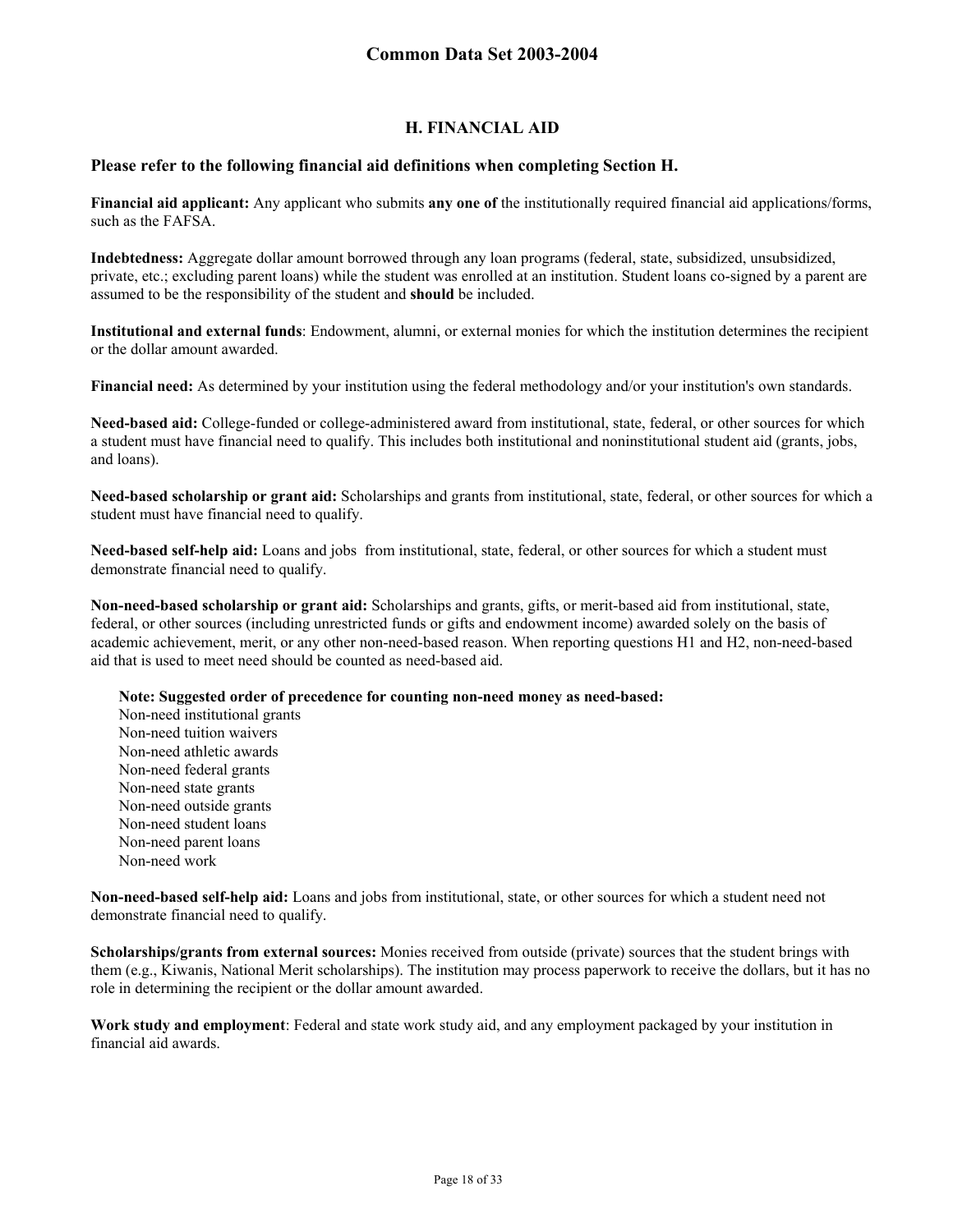#### **Aid Awarded to Enrolled Undergraduates**

**H1.** Enter total dollar amounts **awarded** to enrolled full-time and less than full-time degree-seeking undergraduates **(using the same cohort reported in CDS Question B1, "total degree-seeking" undergraduates)** in the following categories. (Note: If the data being reported are final figures for the 2002-2003 academic year (see the next item below), use the 2002-2003 academic year's CDS Question B1 cohort.) Include aid awarded to international students (i.e., those not qualifying for federal aid). **Aid that is non-need-based but that was used to meet need should be reported in the need-based aid column. (For a suggested order of precedence in assigning categories of aid to cover need, see the entry for "non-need-based scholarship or grant aid" on the last page of the definitions section.)** 

Indicate the academic year for which data are reported for **items H1**, **H2**, **H2A**, and **H6** below:  $\Box$  2003-2004 estimated or  $\boxtimes$  2002-2003 final

Which needs-analysis methodology does your institution use in awarding institutional aid? **(Formerly H3)**  X Federal methodology (FM)

\_\_\_ Institutional methodology (IM)

\_\_\_ Both FM and IM

|                                                                                                                                                                                              | Need-based<br>(Include non-need-based<br>aid use to meet need.) | Non-need-based<br>(Exclude non-need-based<br>aid use to meet need.) |
|----------------------------------------------------------------------------------------------------------------------------------------------------------------------------------------------|-----------------------------------------------------------------|---------------------------------------------------------------------|
|                                                                                                                                                                                              | $\mathbf S$                                                     | \$                                                                  |
| <b>Scholarships/Grants</b>                                                                                                                                                                   |                                                                 |                                                                     |
| Federal                                                                                                                                                                                      | 3,397,904                                                       | $\theta$                                                            |
| State (i.e., all states, not only the state in<br>which your institution is located)                                                                                                         | 3,047,564                                                       | 534,550                                                             |
| Institutional (endowment, alumni, or<br>other institutional awards) and external<br>funds awarded by the college excluding<br>athletic aid and tuition waivers (which are<br>reported below) | 627,400                                                         | 189,017                                                             |
| Scholarships/grants from external sources<br>(e.g., Kiwanis, National Merit) not<br>awarded by the college                                                                                   | $\mathbf{0}$                                                    | 383,188                                                             |
| <b>Total Scholarships/Grants</b>                                                                                                                                                             | 7,072,868                                                       | 1,106,755                                                           |
| Self-Help                                                                                                                                                                                    |                                                                 |                                                                     |
| Student loans from all sources (excluding<br>parent loans)                                                                                                                                   | 5,870,226                                                       | 7,707,633                                                           |
| Federal Work-Study                                                                                                                                                                           | 563,697                                                         |                                                                     |
| State and other (e.g., institutional) work-<br>study/employment (Note: Excludes<br>Federal Work-Study captured above.)                                                                       | $\overline{0}$                                                  | $\mathbf{0}$                                                        |
| <b>Total Self-Help</b>                                                                                                                                                                       | 6,433,923                                                       | 7,707,633                                                           |
| <b>Parent Loans</b>                                                                                                                                                                          | $\theta$                                                        | 1,145,757                                                           |
| <b>Tuition Waivers</b><br>Note: Reporting is optional. Report tuition<br>waivers in this row if you choose to report<br>them. Do not report tuition waivers<br>elsewhere.                    | 914,766                                                         | $\theta$                                                            |
| <b>Athletic Awards</b>                                                                                                                                                                       | $\bf{0}$                                                        | $\bf{0}$                                                            |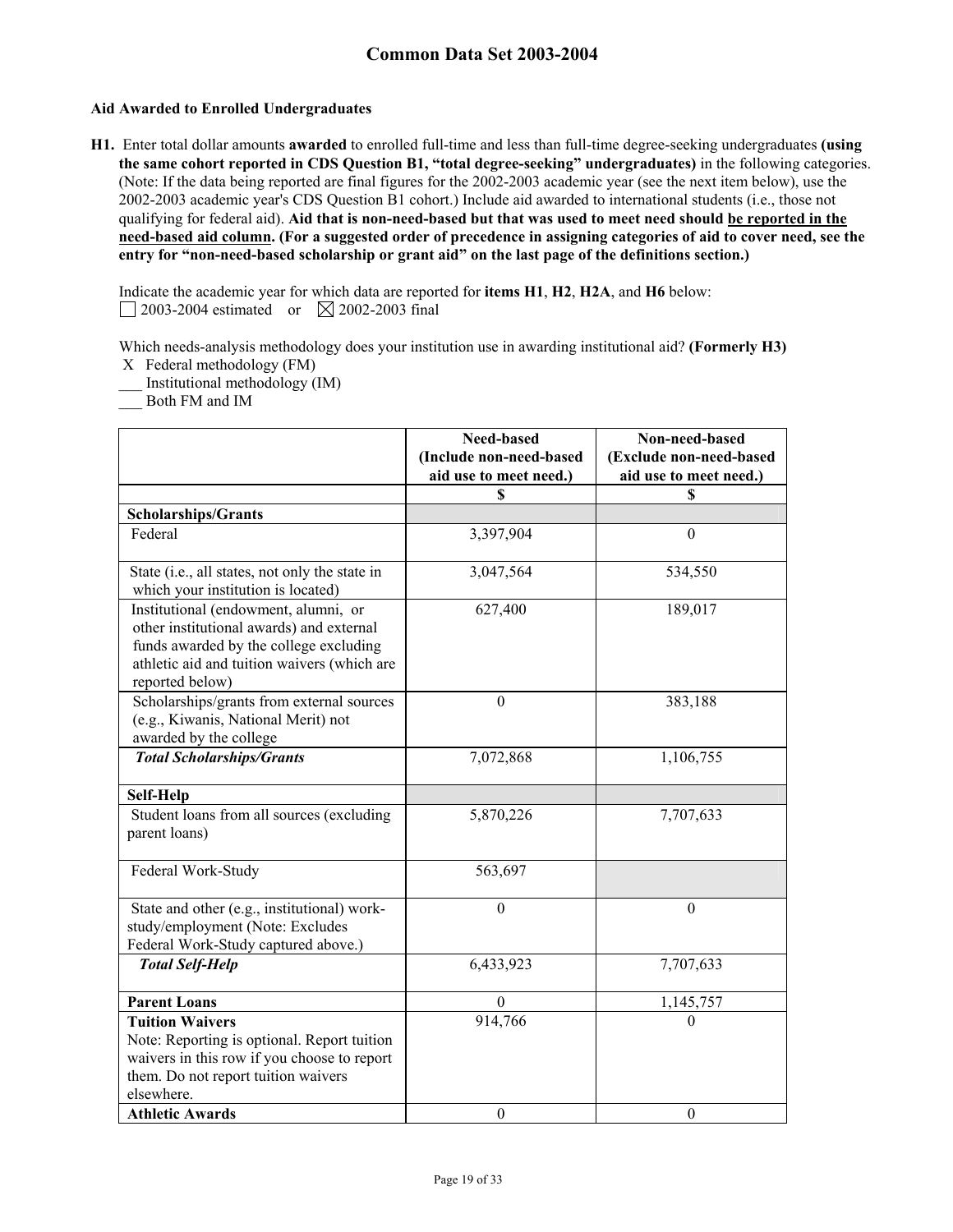**H2. Number of Enrolled Students Awarded Aid:** List the number of degree-seeking full-time and less-than-full-time undergraduates who applied for and were awarded financial aid from any source. **Aid that is non-need-based but that**  was used to meet need should be counted as need-based aid. Numbers should reflect the cohort awarded the dollars reported in H1. Note: In the chart below, students may be counted in more than one row, and full-time freshmen should also be counted as full-time undergraduates.

|              |                                                                                                                                                                                                                                                                                        | <b>First-time</b><br><b>Full-time</b> | <b>Full-time</b><br>Undergrad | <b>Less Than</b><br><b>Full-time</b> |
|--------------|----------------------------------------------------------------------------------------------------------------------------------------------------------------------------------------------------------------------------------------------------------------------------------------|---------------------------------------|-------------------------------|--------------------------------------|
|              |                                                                                                                                                                                                                                                                                        | Freshmen                              | (Incl. Fresh)                 | Undergrad                            |
| a)           | Number of degree-seeking undergraduate students (CDS Item B1 if<br>reporting on Fall 2003 cohort)                                                                                                                                                                                      | 1304                                  | 6151                          | 1007                                 |
| b)           | Number of students in line a who applied for need-based financial aid                                                                                                                                                                                                                  | 922                                   | 2710                          | 686                                  |
| $\mathbf{c}$ | Number of students in line <b>b</b> who were determined to have financial need                                                                                                                                                                                                         | 587                                   | 1902                          | 509                                  |
| $\mathbf{d}$ | Number of students in line c who were awarded any financial aid                                                                                                                                                                                                                        | 580                                   | 1867                          | 468                                  |
| e)           | Number of students in line d who were awarded any need-based<br>scholarship or grant aid                                                                                                                                                                                               | 564                                   | 1685                          | 383                                  |
| f            | Number of students in line d who were awarded any need-based self-help<br>aid                                                                                                                                                                                                          | 363                                   | 1250                          | 299                                  |
| g)           | Number of students in line d who were awarded any non-need-based<br>scholarship or grant aid                                                                                                                                                                                           | 210                                   | 648                           | 112                                  |
| h)           | Number of students in line d whose need was fully met (exclude PLUS<br>loans, unsubsidized loans, and private alternative loans)                                                                                                                                                       | 257                                   | 987                           | 168                                  |
| i)           | On average, the percentage of need that was met of students who were<br>awarded any need-based aid. Exclude any aid that was awarded in excess<br>of need as well as any resources that were awarded to replace EFC<br>(PLUS loans, unsubsidized loans, and private alternative loans) | 75%                                   | 75%                           | 80%                                  |
| j)           | The average financial aid package of those in line <b>d.</b> Exclude any<br>resources that were awarded to replace EFC (PLUS loans, unsubsidized<br>loans, and private alternative loans)                                                                                              | \$6230                                | \$7163                        | \$5397                               |
| $\bf k$      | Average need-based scholarship or grant award of those in line e                                                                                                                                                                                                                       | \$3396                                | \$3397                        | \$2407                               |
| $\mathbf{I}$ | Average need-based self-help award (excluding PLUS loans,<br>unsubsidized loans, and private alternative loans) of those in line f                                                                                                                                                     | \$2651                                | \$3203                        | \$2892                               |
| m)           | Average need-based loan (excluding PLUS loans, unsubsidized loans,<br>and private alternative loans) of those in line f who were awarded a need-<br>based loan                                                                                                                         | \$2352                                | \$3105                        | \$2883                               |

**H2A. Number of Enrolled Students Awarded Non-need-based Scholarships and Grants:** List the number of degreeseeking full-time and less-than-full-time undergraduates who had no financial need and who were awarded institutional—not external—non-need-based scholarship or grant aid. Numbers should reflect the cohort awarded the dollars reported in H1. Note: In the chart below, students may be counted in more than one row, and full-time freshmen should also be counted as full-time undergraduates.

|          |                                                                                                                                                                                                               | <b>First-time</b><br><b>Full-time</b> | <b>Full-time</b><br>Undergrad | <b>Less Than</b><br><b>Full-time</b> |
|----------|---------------------------------------------------------------------------------------------------------------------------------------------------------------------------------------------------------------|---------------------------------------|-------------------------------|--------------------------------------|
|          |                                                                                                                                                                                                               | Freshmen                              | (Incl. Fresh)                 | Undergrad                            |
| n)       | Number of students in line a who had no financial need and who were<br>awarded institutional non-need-based scholarship or grant aid (exclude<br>those who were awarded athletic awards and tuition benefits) | 210                                   | 648                           | 112                                  |
| $\Omega$ | Average dollar amount of institutional non-need-based scholarship and<br>grant aid awarded to students in line n                                                                                              | \$3876                                | \$5024                        | \$3850                               |
| p)       | Number of students in line a who were awarded an institutional non-<br>need-based athletic scholarship or grant                                                                                               |                                       | $\Omega$                      | $\Omega$                             |
| q)       | Average dollar amount of institutional non-need-based athletic<br>scholarships and grants awarded to students in line <b>p</b>                                                                                | \$0                                   | \$0                           | \$0                                  |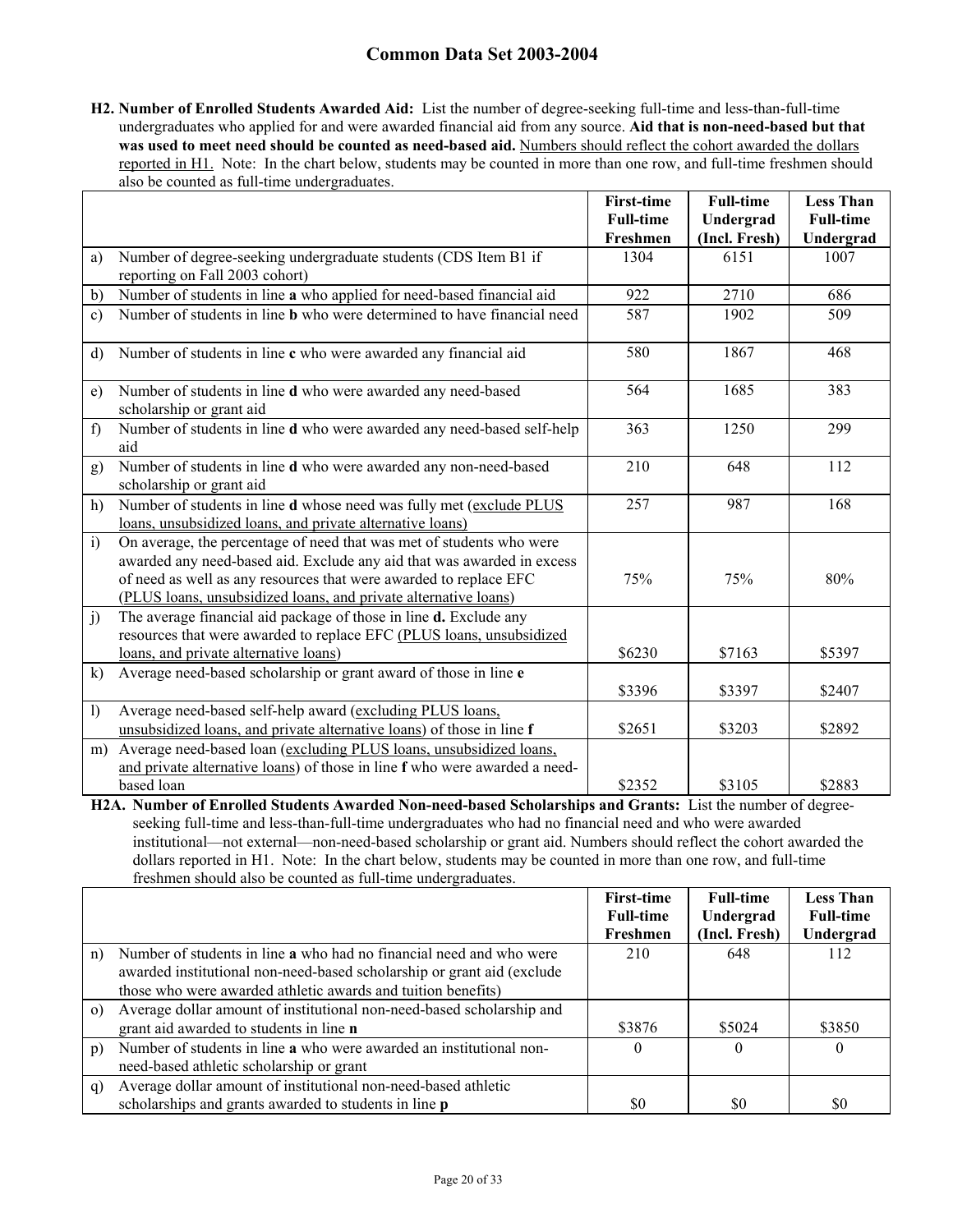**H3:** Incorporated into H1 above.

- **H4.** Provide the percentage of the 2003 undergraduate class who graduated between July 1, 2002 and June 30, 2003 and borrowed at any time through any loan programs (federal, state, subsidized, unsubsidized, private, etc.; exclude parent loans). Include only students who borrowed while enrolled at your institution. 40%
- **H5.** Report the average per-borrower cumulative undergraduate indebtedness of those in line H4. Do not include money borrowed at other institutions: \$9243

**Aid to Undergraduate Degree-seeking Nonresident Aliens** (Note: Report numbers and dollar amounts for the same academic year checked in item H1.)

**H6.** Indicate your institution's policy regarding institutional scholarship and grant aid for undergraduate degree-seeking nonresident aliens:



Institutional need-based scholarship or grant aid is available

Institutional non-need-based scholarship or grant aid is available

 $\overline{\boxtimes}$ Institutional scholarship and grant aid is not available

If institutional financial aid is available for undergraduate degree-seeking nonresident aliens, provide the number of undergraduate degree-seeking nonresident aliens who were awarded need-based or non-need-based aid: \_\_\_\_\_\_

Average dollar amount of institutional financial aid awarded to undergraduate degree-seeking nonresident aliens:  $S$   $\overline{\phantom{0}}$ 

Total dollar amount of institutional financial aid awarded to undergraduate degree-seeking nonresident aliens:  $\mathbb S$ 

#### **Process for First-Year/Freshman Students**

**H7.** Check off all financial aid forms domestic first-year (freshman) financial aid applicants must submit:

| $\boxtimes$ | FAFSA                                                |
|-------------|------------------------------------------------------|
|             | Institution's own financial aid form                 |
|             | CSS/Financial Aid PROFILE                            |
|             | State aid form                                       |
|             | Noncustodial (Divorced/Separated) Parent's Statement |
|             | Business/Farm Supplement                             |
|             | Other:                                               |

**H8.** Check off all financial aid forms nonresident alien first-year financial aid applicants must submit:

| Institution's own financial aid form        |
|---------------------------------------------|
| CSS/Financial Aid PROFILE                   |
| Foreign Student's Financial Aid Application |
| Foreign Student's Certification of Finances |
| Other:                                      |

**H9.** Indicate filing dates for first-year (freshman) students:

Priority date for filing required financial aid forms: March 1 Deadline for filing required financial aid forms: No deadline for filing required forms (applications processed on a rolling basis): X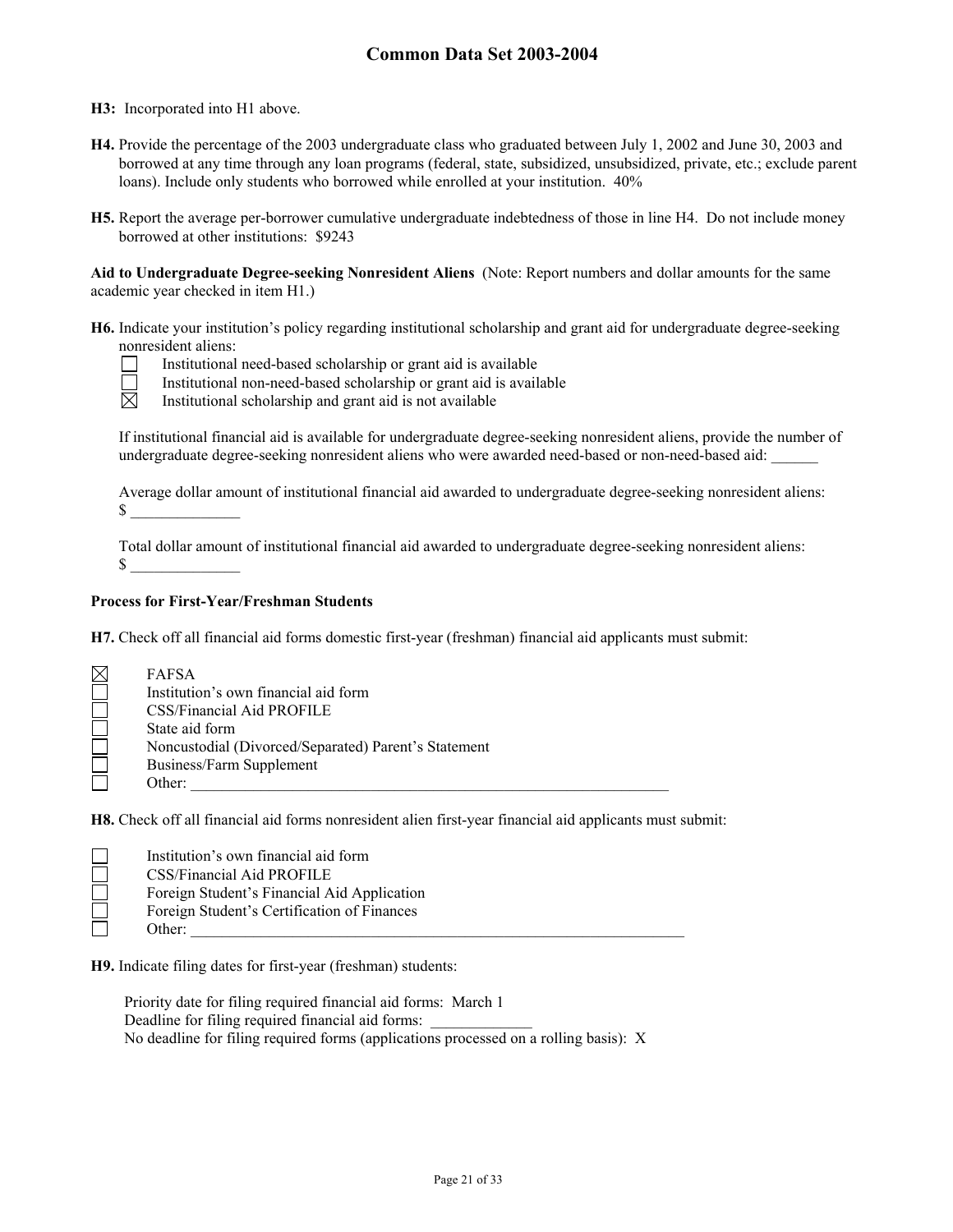**H10.** Indicate notification dates for first-year (freshman) students (answer a or b):

- a.) Students notified on or about (date): \_\_\_\_\_\_\_\_\_\_\_\_\_
- b.) Students notified on a rolling basis: yes If yes, starting date: April 1

**H11.** Indicate reply dates:

Students must reply by (date): N/A or within \_\_\_\_\_\_\_ weeks of notification.

#### **Types of Aid Available**

Please check off all types of aid available to undergraduates at your institution:

**H12.** Loans

|                              | FEDERAL DIRECT STUDENT LOAN PROGRAM (DIRECT LOAN)<br>Direct Subsidized Stafford Loans<br>Direct Unsubsidized Stafford Loans<br>Direct PLUS Loans     |  |  |
|------------------------------|------------------------------------------------------------------------------------------------------------------------------------------------------|--|--|
|                              | FEDERAL FAMILY EDUCATION LOAN PROGRAM (FFEL)<br>FFEL Subsidized Stafford Loans<br>FFEL Unsubsidized Stafford Loans<br><b>FFEL PLUS Loans</b>         |  |  |
|                              | <b>Federal Perkins Loans</b><br><b>Federal Nursing Loans</b><br>State Loans<br>College/university loans from institutional funds<br>Other (specify): |  |  |
| H13. Scholarships and Grants |                                                                                                                                                      |  |  |

| NEED-BASED:                                                          |
|----------------------------------------------------------------------|
| Federal Pell                                                         |
| <b>SEOG</b>                                                          |
| State scholarships/grants                                            |
| Private scholarships                                                 |
| College/university scholarship or grant aid from institutional funds |
| United Negro College Fund                                            |
| Federal Nursing Scholarship                                          |
| Other (specify):                                                     |

**H14.** Check off criteria used in awarding institutional aid. Check all that apply.

| Non-need | <b>Need-based</b> |                    | Non-need | <b>Need-based</b> |                          |  |
|----------|-------------------|--------------------|----------|-------------------|--------------------------|--|
| X        |                   | Academics          |          |                   | Leadership               |  |
|          |                   | Alumni affiliation |          |                   | Minority status          |  |
|          |                   | Art                |          |                   | Music/drama              |  |
|          |                   | Athletics          |          |                   | Religious affiliation    |  |
|          |                   | Job skills         |          |                   | State/district residency |  |
|          |                   | ROTC               |          |                   |                          |  |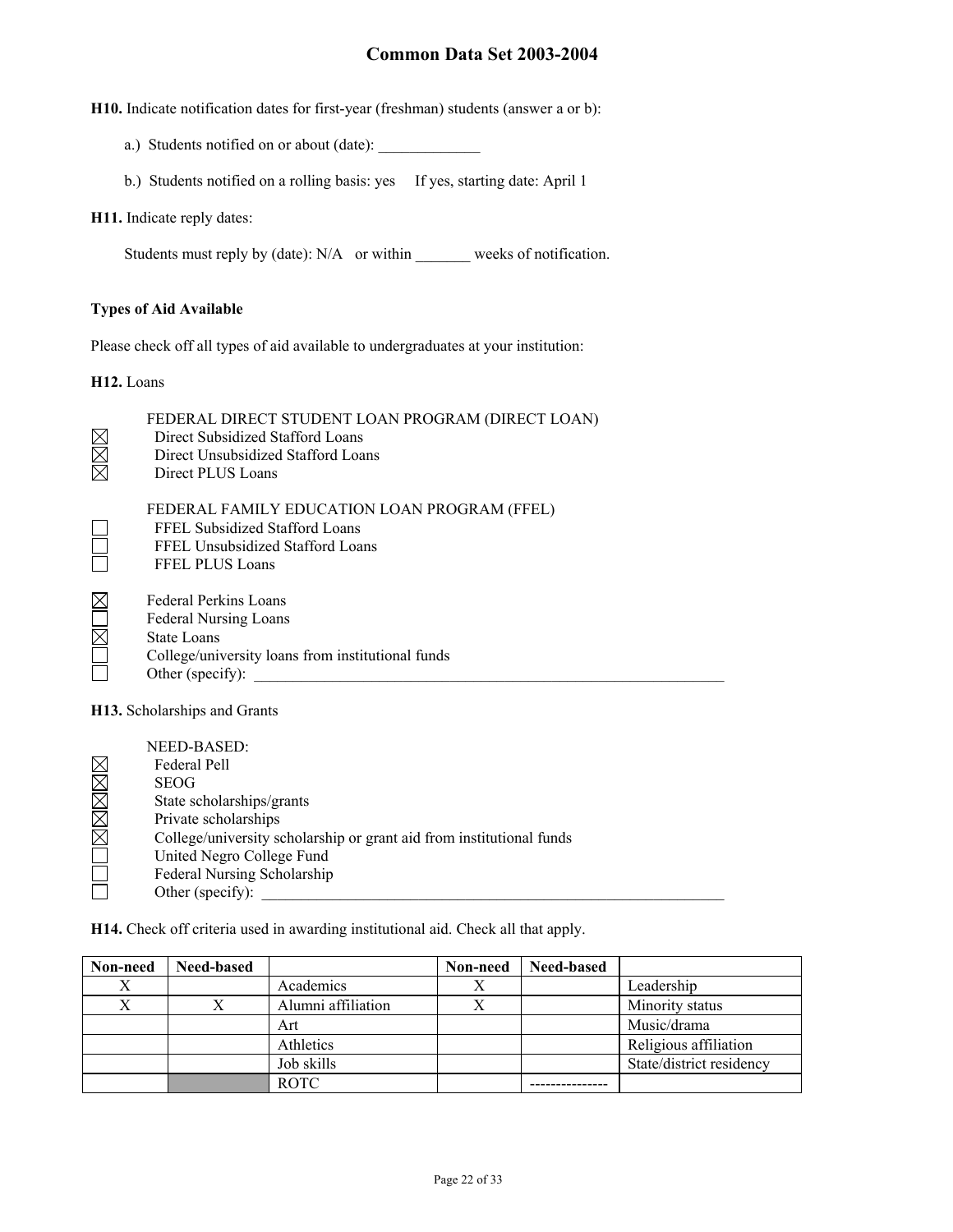# **I. INSTRUCTIONAL FACULTY AND CLASS SIZE**

#### **I-1. Please report the number of instructional faculty members in each category for Fall 2003.**

The following definition of instructional faculty is used by the American Association of University Professors (AAUP) in its annual Faculty Compensation Survey. Instructional Faculty is defined as those members of the instructional-research staff whose major regular assignment is instruction, including those with released time for research. Institutions are asked to EXCLUDE:

(a) instructional faculty in preclinical and clinical medicine

(b) administrative officers with titles such as dean of students, librarian, registrar, coach, and the like, even though they may devote part of their time to classroom instruction and may have faculty status,

(c) undergraduate or graduate students who assist in the instruction of courses, but have titles such as teaching assistant, teaching fellow, and the like

(d) faculty on leave without pay, and

(e) replacement faculty for faculty on sabbatical leave.

*Full-time:* faculty employed on a full-time basis

*Part-time*: faculty teaching less than two semesters, three quarters, two trimesters, or two four-month sessions. Also includes adjuncts and part-time instructors.

*Minority faculty*: includes faculty who designate themselves as black, non-Hispanic; American Indian or Alaskan native; Asian or Pacific Islander; or Hispanic.

*Doctorate*: includes such degrees as Doctor of Education, Doctor of Juridical Science, Doctor of Public Health, and Doctor of Philosophy degree in any field such as agronomy, food technology, education, engineering, public administration, ophthalmology, or radiology.

*First-professional*: includes the fields of dentistry (DDS or DMD), medicine (MD), optometry (OD), osteopathic medicine (DO), pharmacy (DPharm or BPharm), podiatric medicine (DPM), veterinary medicine (DVM), chiropractic (DC or DCM), law (JD) and theological professions (MDiv, MHL).

*Terminal degree*: the highest degree in a field: example, M. Arch (architecture) and MFA (master of fine arts).

|                                                       | <b>Full-time</b> | Part-time | <b>Total</b> |
|-------------------------------------------------------|------------------|-----------|--------------|
| Total number of instructional faculty<br>a.)          | 261              | 233       | 494          |
| Total number who are members of<br>b.                 | 36               | 11        | 47           |
| minority groups                                       |                  |           |              |
| Total number who are women<br>c.                      | 112              | 113       | 225          |
| Total number who are men<br>d.                        | 149              | 120       | 269          |
| Total number who are nonresident aliens<br>e.         | $\theta$         | 0         | $\theta$     |
| (international)                                       |                  |           |              |
| Total number with doctorate, first<br>$f_{\cdot}$ )   | 239              | 14        | 253          |
| professional, or other terminal degree                |                  |           |              |
| Total number whose highest degree is a<br>$g_{\cdot}$ | 21               | 12        | 33           |
| master's but not a terminal master's                  |                  |           |              |
| h.) Total number whose highest degree is a            | $\theta$         | $\theta$  | $\theta$     |
| bachelor's                                            |                  |           |              |
| Total number whose highest degree is<br>i.            | 0                | 207       | 207          |
| unknown or other (Note: Items $f, g, h$ ,             |                  |           |              |
| and i must sum up to item a.)                         |                  |           |              |

#### **I-2. Student to Faculty Ratio**

Report the Fall 2003 ratio of full-time equivalent students (full-time plus 1/3 part time) to full-time equivalent instructional faculty (full time plus 1/3 part time). In the ratio calculations, exclude both faculty and students in stand-alone graduate or professional programs such as medicine, law, veterinary, dentistry, social work, business, or public health in which faculty teach virtually only graduate level students. Do not count undergraduate or graduate student teaching assistants as faculty.

Fall 2003 Student to Faculty ratio: 20.3 to 1.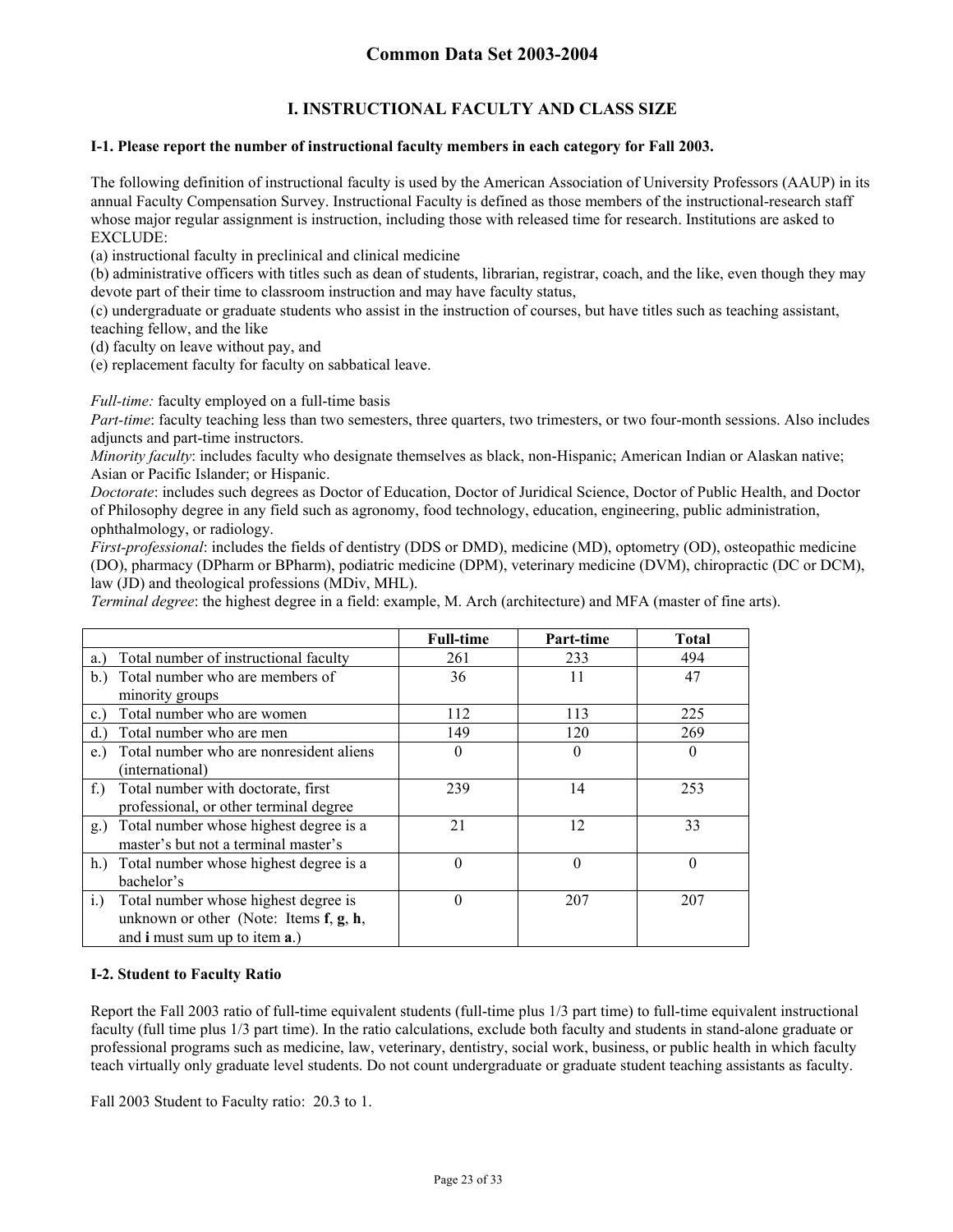#### **I-3. Undergraduate Class Size**

In the table below, please use the following definitions to report information about the size of classes and class sections offered in the Fall 2003 term.

*Class Sections:* A class section is an organized course offered for credit, identified by discipline and number, meeting at a stated time or times in a classroom or similar setting, and not a subsection such as a laboratory or discussion session. Undergraduate class sections are defined as any sections in which at least one degree-seeking undergraduate student is enrolled for credit. Exclude distance learning classes and noncredit classes and individual instruction such as dissertation or thesis research, music instruction, or one-to-one readings. Exclude students in independent study, co-operative programs, internships, foreign language taped tutor sessions, practicums, and all students in one-on-one classes. Each class section should be counted only once and should not be duplicated because of course catalog cross-listings.

*Class Subsections:* A class subsection includes any subsection of a course, such as laboratory, recitation, and discussion subsections that are supplementary in nature and are scheduled to meet separately from the lecture portion of the course. Undergraduate subsections are defined as any subsections of courses in which degree-seeking undergraduate students enrolled for credit. As above, exclude noncredit classes and individual instruction such as dissertation or thesis research, music instruction, or one-to-one readings. Each class subsection should be counted only once and should not be duplicated because of cross-listings.

Using the above definitions, please report for each of the following class-size intervals the number of *class sections* and *class subsections* offered in Fall 2003. For example, a lecture class with 800 students who met at another time in 40 separate labs with 20 students should be counted once in the "100+" column in the class section column and 40 times under the "20- 29" column of the class subsections table.

| <b>Number of Class Sections with Undergraduates Enrolled</b> |                                              |  |  |  |
|--------------------------------------------------------------|----------------------------------------------|--|--|--|
|                                                              |                                              |  |  |  |
|                                                              | Hadayaya dagta Class Sing (musulda musulman) |  |  |  |

|                   |     | Undergraduate Class Size (provide numbers) |         |       |           |       |        |       |
|-------------------|-----|--------------------------------------------|---------|-------|-----------|-------|--------|-------|
|                   | 2-9 | 10-19                                      | 20-29   | 30-39 | 40-49     | 50-99 | $100+$ | Total |
| <b>CLASS</b>      | 103 | 348                                        | 381     | 217   | 195       | 27    |        | 1273  |
| <b>SECTIONS</b>   |     |                                            |         |       |           |       |        |       |
|                   |     |                                            |         |       |           |       |        |       |
|                   | 2-9 | 10-19                                      | $20-29$ | 30-39 | $40 - 49$ | 50-99 | $100+$ | Total |
| <b>CLASS SUB-</b> |     | 67                                         | 43      |       |           |       |        | 118   |
| <b>SECTIONS</b>   |     |                                            |         |       |           |       |        |       |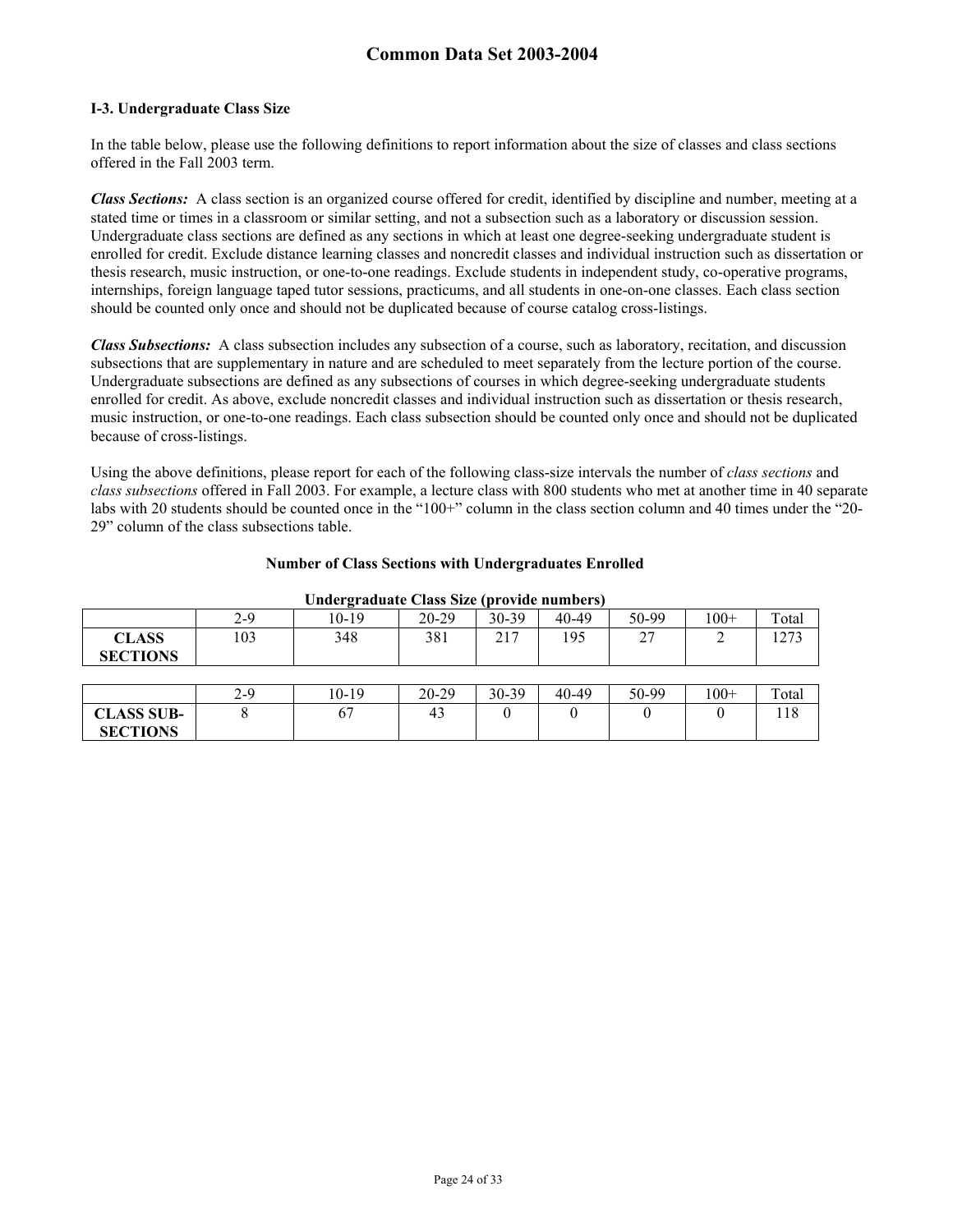# **J. DEGREES CONFERRED**

#### **Degrees conferred between July 1, 2002 and June 30, 2003**

#### **Reference: IPEDS Completions, Part A**

For each of the following discipline areas, provide the percentage of diplomas/certificates, associate, and bachelor's degrees awarded.

| Category                          | Diploma/            | <b>Associate</b> | <b>Bachelor's</b>  | <b>CIP 1990</b>      | <b>CIP 2000</b>      |
|-----------------------------------|---------------------|------------------|--------------------|----------------------|----------------------|
|                                   | <b>Certificates</b> |                  |                    | <b>Categories to</b> | <b>Categories to</b> |
|                                   |                     |                  |                    | Include              | Include              |
| Agriculture                       |                     |                  |                    | $1$ and $2$          | 1                    |
| Architecture                      |                     |                  | 0.3%               | $\overline{4}$       | $\overline{4}$       |
| Area and ethnic studies           |                     |                  | 0.1%               | $\overline{5}$       | $\overline{5}$       |
| Biological/life sciences          |                     |                  | 3.2%               | 26                   | 26                   |
| Business/marketing                |                     |                  | 13.7%              | 8 and 52             | $\overline{52}$      |
| Communications/communication      |                     |                  | $7.\overline{3\%}$ | 9 and 10             | 9 and 10             |
| technologies                      |                     |                  |                    |                      |                      |
| Computer and information          |                     |                  | 2.9%               | 11                   | 11                   |
| sciences                          |                     |                  |                    |                      |                      |
| Education                         |                     |                  | 13.7%              | 13                   | 13                   |
| Engineering/engineering           |                     |                  |                    | 14 and 15            | 14 and 15            |
| technologies                      |                     |                  |                    |                      |                      |
| English                           |                     |                  | 6.9%               | 23                   | 23                   |
| Foreign languages and literature  |                     |                  | 1.4%               | 16                   | 16                   |
| Health professions and related    |                     |                  | 1.7%               | 51                   | 51                   |
| sciences                          |                     |                  |                    |                      |                      |
| Home economics and vocational     |                     |                  |                    | 19 and 20            | 19                   |
| home economics                    |                     |                  |                    |                      |                      |
| Interdisciplinary studies         |                     |                  |                    | 30                   | 30                   |
| Law/legal studies                 |                     |                  | 0.2%               | 22                   | 22                   |
| Liberal arts/general studies      |                     |                  |                    | 24                   | 24                   |
| Library science                   |                     |                  |                    | 25                   | 25                   |
| Mathematics                       |                     |                  | 1.2%               | 27                   | 27                   |
| Military science and technologies |                     |                  |                    | $28$ and $29$        | 29                   |
| Natural resources/environmental   |                     |                  |                    | 3                    | $\overline{3}$       |
| science                           |                     |                  |                    |                      |                      |
| Parks and recreation              |                     |                  | 5.3%               | 31                   | 31                   |
| Personal and miscellaneous        |                     |                  |                    | $\overline{12}$      | $\overline{12}$      |
| services                          |                     |                  |                    |                      |                      |
| Philosophy, religion, theology    |                     |                  | 0.6%               | 38 and 39            | 38 and 39            |
| Physical sciences                 |                     |                  | 2.7%               | 40 and 41            | 40 and 41            |
| Protective services/public        |                     |                  | 5.4%               | 43 and 44            | 43 and 44            |
| administration                    |                     |                  |                    |                      |                      |
| Psychology                        |                     |                  | 13.2%              | 42                   | 42                   |
| Social sciences and history       |                     |                  | 12.0%              | 45                   | 45 and 54            |
| Trade and industry                |                     |                  | 1.6%               | 46, 47, 48, and      | 46, 47, 48, and      |
|                                   |                     |                  |                    | 49                   | 49                   |
| Visual and performing arts        |                     |                  | 6.6%               | 50                   | 50                   |
| Other                             |                     |                  |                    |                      |                      |
| <b>TOTAL</b>                      | 100%                | 100%             | 100%               |                      |                      |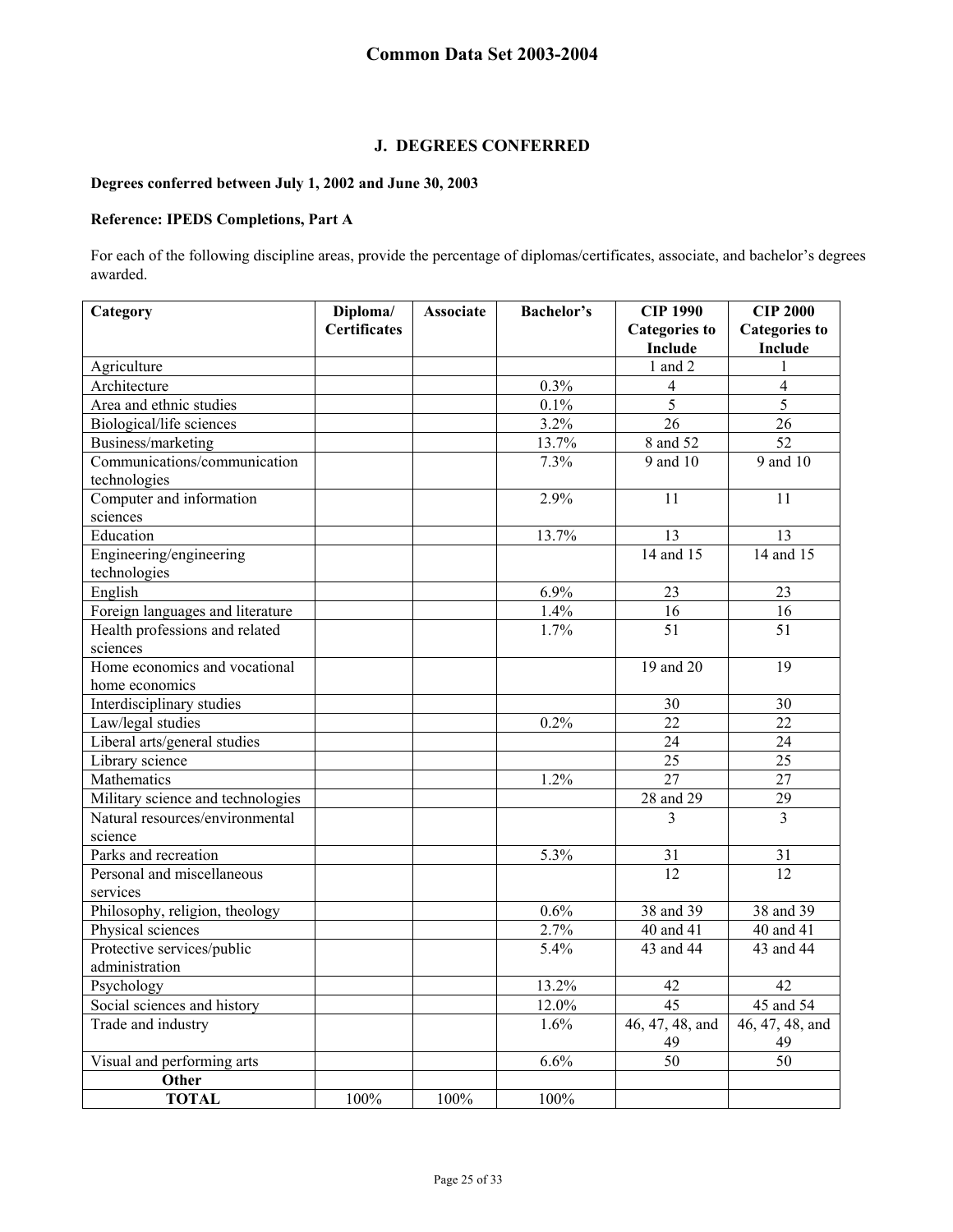#### **Common Data Set Definitions**

#### ♦ **All definitions related to the financial aid section appear at the end of the Definitions document.**

♦ Items preceded by an asterisk (\*) represent definitions agreed to among publishers which do not appear on the CDS document but may be present on individual publishers' surveys.

**\*Academic advisement:** Plan under which each student is assigned to a faculty member or a trained adviser, who, through regular meetings, helps the student plan and implement immediate and long-term academic and vocational goals.

**Accelerated program:** Completion of a college program of study in fewer than the usual number of years, most often by attending summer sessions and carrying extra courses during the regular academic term**.** 

**Admitted student:** Applicant who is offered admission to a degree-granting program at your institution.

**\*Adult student services:** Admission assistance, support, orientation, and other services expressly for adults who have started college for the first time, or who are re-entering after a lapse of a few years.

**American Indian or Alaska native:** A person having origins in any of the original peoples of North America and who maintains cultural identification through tribal affiliation or community recognition.

**Applicant (first-time, first year):** An individual who has fulfilled the institution's requirements to be considered for admission (including payment or waiving of the application fee, if any) and who has been notified of one of the following actions: admission, nonadmission, placement on waiting list, or application withdrawn (by applicant or institution).

**Application fee:** That amount of money that an institution charges for processing a student's application for acceptance. This amount is *not* creditable toward tuition and required fees, nor is it refundable if the student is not admitted to the institution.

**Asian or Pacific Islander:** A person having origins in any of the original peoples of the Far East, Southeast Asia, the Indian Subcontinent, or Pacific Islands. This includes people from China, Japan, Korea, the Philippine Islands, American Samoa, India, and Vietnam.

**Associate degree:** An award that normally requires at least two but less than four years of full-time equivalent college work.

**Bachelor's degree:** An award (baccalaureate or equivalent degree, as determined by the Secretary of the U.S. Department of Education) that normally requires at least four years but *not* more than five years of full-time equivalent college-level work. This includes ALL bachelor's degrees conferred in a five-year cooperative (work-study plan) program. (A cooperative plan provides for alternate class attendance and employment in business, industry, or government; thus, it allows students to combine actual work experience with their college studies.) Also, it includes bachelor's degrees in which the normal four years of work are completed in three years.

**Black, non-Hispanic:** A person having origins in any of the black racial groups of Africa (except those of Hispanic origin).

**Board (charges):** Assume average cost for 19 meals per week or the maximum meal plan.

**Books and supplies (costs):** Average cost of books and supplies. Do not include unusual costs for special groups of students (e.g., engineering or art majors), unless they constitute the majority of students at your institution.

**Calendar system:** The method by which an institution structures most of its courses for the academic year.

**\*Career and placement services:** A range of services, including (often) the following: coordination of visits of employers to campus; aptitude and vocational testing; interest inventories, personal counseling; help in resume writing, interviewing, launching the job search; listings for those students desiring employment and those seeking permanent positions; establishment of a permanent reference folder; career resource materials.

**Carnegie units:** One year of study or the equivalent in a secondary school subject.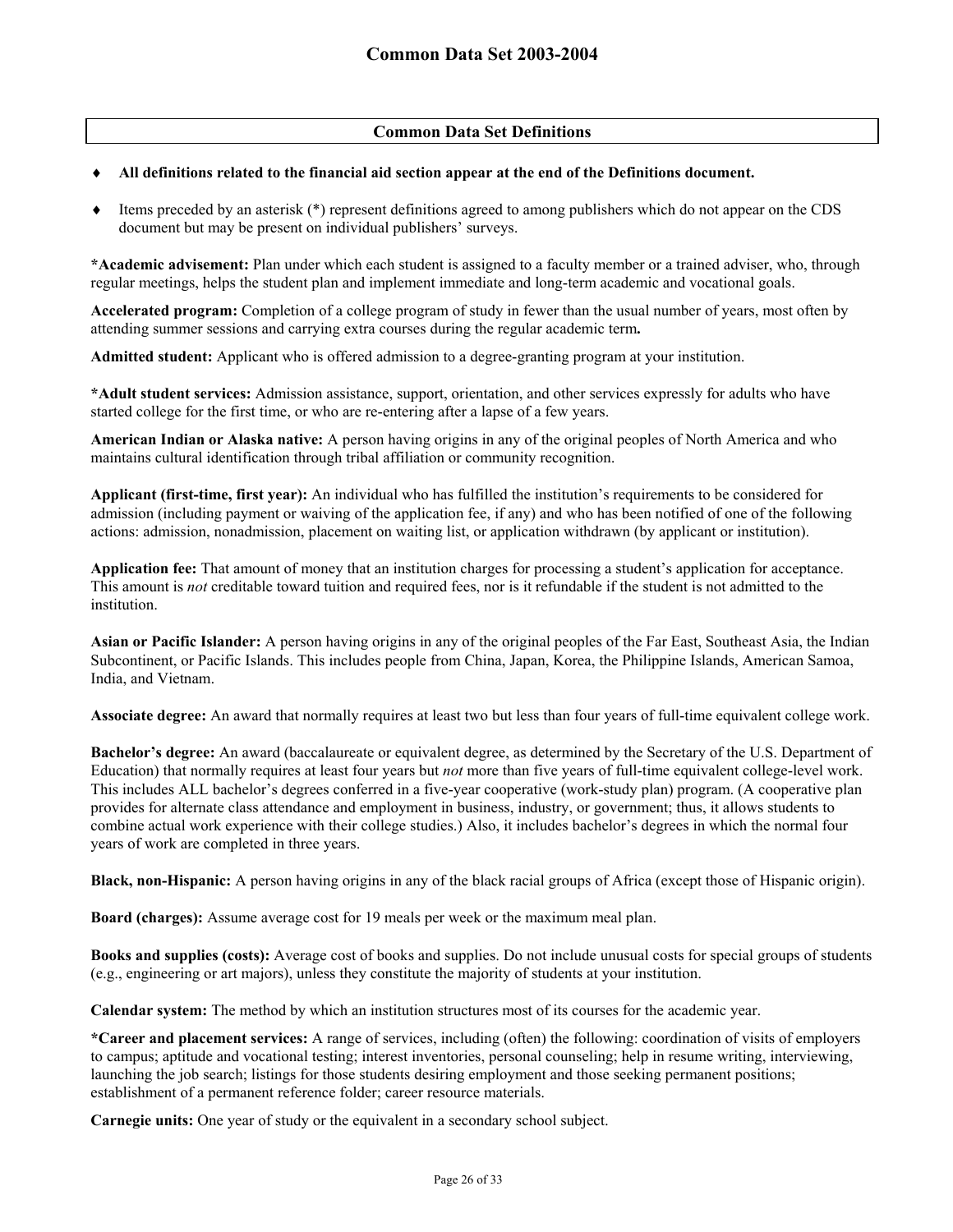#### **Certificate:** See **Postsecondary award, certificate, or diploma.**

**Class rank:** The relative numerical position of a student in his or her graduating class, calculated by the high school on the basis of grade-point average, whether weighted or unweighted.

**College-preparatory program:** Courses in academic subjects (English, history and social studies, foreign languages, mathematics, science, and the arts) that stress preparation for college or university study.

**Common Application:** The standard application form distributed by the National Association of Secondary School Principals for a large number of private colleges who are members of the Common Application Group.

**\*Community service program:** Referral center for students wishing to perform volunteer work in the community or participate in volunteer activities coordinated by academic departments.

**Commuter:** A student who lives off campus in housing that is not owned by, operated by, or affiliated with the college. This category includes students who commute from home and students who have moved to the area to attend college.

**Contact hour:** A unit of measure that represents an hour of scheduled instruction given to students. Also referred to as clock hour.

**Continuous basis (for program enrollment):** A calendar system classification that is used by institutions that enroll students at any time during the academic year. For example, a cosmetology school or a word processing school might allow students to enroll and begin studies at various times, with no requirement that classes begin on a certain date.

**Cooperative housing:** College-owned, -operated, or -affiliated housing in which students share room and board expenses and participate in household chores to reduce living expenses.

**Cooperative (work-study plan) program:** A program that provides for alternate class attendance and employment in business, industry, or government.

**\*Counseling service:** Activities designed to assist students in making plans and decisions related to their education, career, or personal development.

**Credit:** Recognition of attendance or performance in an instructional activity (course or program) that can be applied by a recipient toward the requirements for a degree, diploma, certificate, or other formal award.

**Credit course:** A course that, if successfully completed, can be applied toward the number of courses required for achieving a degree, diploma, certificate, or other formal award.

**Credit hour:** A unit of measure representing an hour (50 minutes) of instruction over a 15-week period in a semester or trimester system or a 10-week period in a quarter system. It is applied toward the total number of hours needed for completing the requirements of a degree, diploma, certificate, or other formal award.

**Cross-registration:** A system whereby students enrolled at one institution may take courses at another institution without having to apply to the second institution.

**Deferred admission:** The practice of permitting admitted students to postpone enrollment, usually for a period of one academic term or one year.

**Degree:** An award conferred by a college, university, or other postsecondary education institution as official recognition for the successful completion of a program of studies.

**Degree-seeking students:** Students enrolled in courses for credit who are recognized by the institution as seeking a degree or formal award. At the undergraduate level, this is intended to include students enrolled in vocational or occupational programs.

**Differs by program (calendar system):** A calendar system classification that is used by institutions that have occupational/vocational programs of varying length. These schools may enroll students at specific times depending on the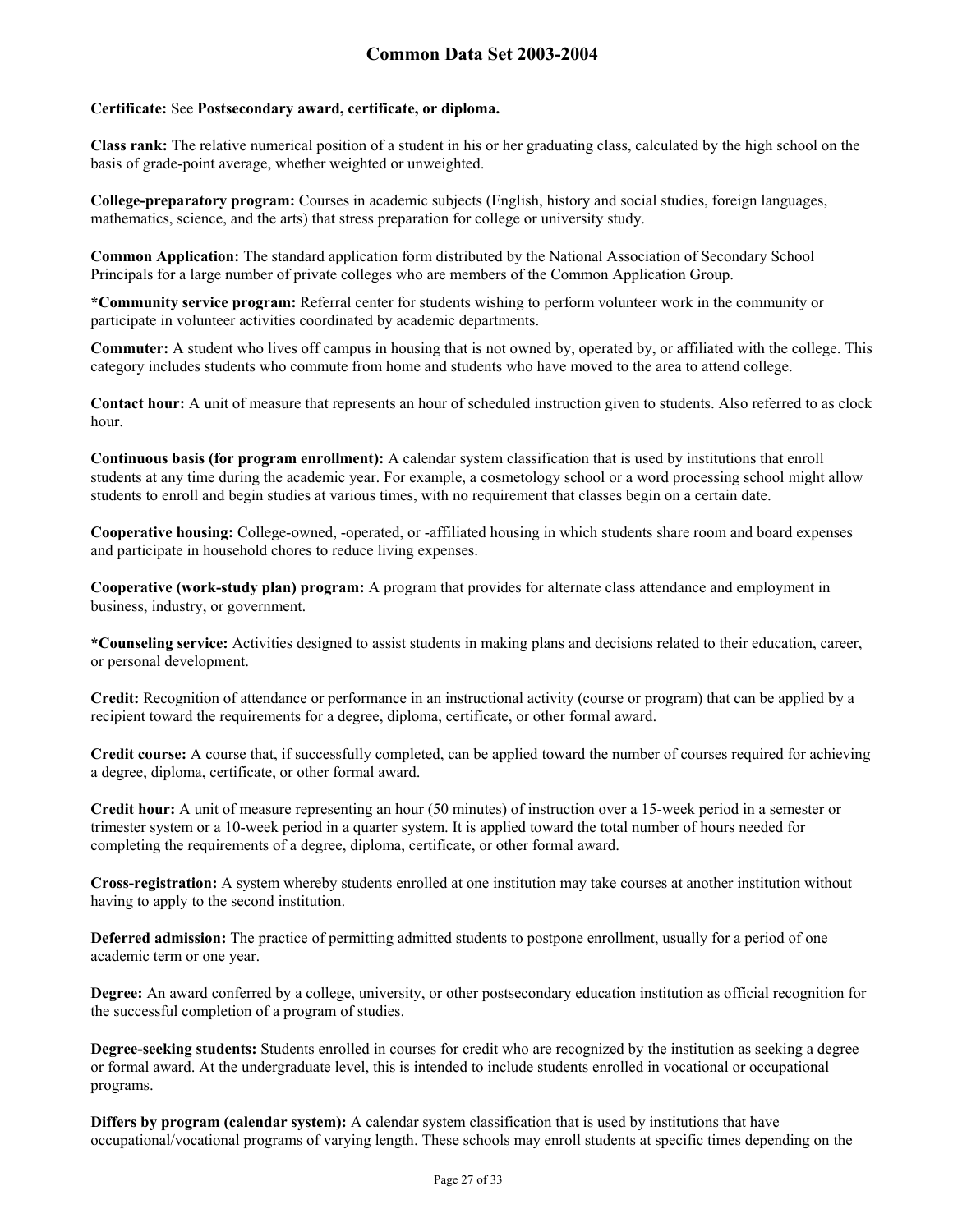program desired. For example, a school might offer a two-month program in January, March, May, September, and November; and a three-month program in January, April, and October.

#### **Diploma:** See **Postsecondary award, certificate, or diploma.**

**Distance learning:** An option for earning course credit at off-campus locations via cable television, internet, satellite classes, videotapes, correspondence courses, or other means.

**Doctoral degree:** The highest award a student can earn for graduate study. The doctoral degree classification includes such degrees as Doctor of Education, Doctor of Juridical Science, Doctor of Public Health, and the Doctor of Philosophy degree in any field such as agronomy, food technology, education, engineering, public administration, ophthalmology, or radiology. For the Doctor of Public Health degree, the prior degree is generally earned in the closely related field of medicine or in sanitary engineering.

**Double major:** Program in which students may complete two undergraduate programs of study simultaneously.

**Dual enrollment:** A program through which high school students may enroll in college courses while still enrolled in high school. Students are not required to apply for admission to the college in order to participate.

**Early action plan:** An admission plan that allows students to apply and be notified of an admission decision well in advance of the regular notification dates. If admitted, the candidate is not committed to enroll; the student may reply to the offer under the college's regular reply policy.

**Early admission:** A policy under which students who have not completed high school are admitted and enroll full time in college, usually after completion of their junior year.

**Early decision plan:** A plan that permits students to apply and be notified of an admission decision (and financial aid offer if applicable) well in advance of the regular notification date. Applicants agree to accept an offer of admission and, if admitted, to withdraw their applications from other colleges. There are three possible decisions for early decision applicants: admitted, denied, or not admitted but forwarded for consideration with the regular applicant pool, without prejudice.

**English as a Second Language (ESL):** A course of study designed specifically for students whose native language is not English.

**Exchange student program-domestic:** Any arrangement between a student and a college that permits study for a semester or more at another college **in the United States** without extending the amount of time required for a degree. **See also Study abroad**.

**External degree program:** A program of study in which students earn credits toward a degree through independent study, college courses, proficiency examinations, and personal experience. External degree programs require minimal or no classroom attendance.

**Extracurricular activities (as admission factor):** Special consideration in the admissions process given for participation in both school and nonschool-related activities of interest to the college, such as clubs, hobbies, student government, athletics, performing arts, etc.

**First professional certificate (postdegree):** An award that requires completion of an organized program of study designed for persons who have completed the first professional degree. Examples could be refresher courses or additional units of study in a specialty or subspecialty.

**First professional degree:** An award in one of the following fields: Chiropractic (DC, DCM), dentistry (DDS, DMD), medicine (MD), optometry (OD), osteopathic medicine (DO), rabbinical and Talmudic studies (MHL, Rav), Pharmacy (BPharm, PharmD), podiatry (PodD, DP, DPM), veterinary medicine (DVM), law (LLB, JD), divinity/ministry (BD, MDiv).

First-time student: A student attending any institution for the first time at the level enrolled. Includes students enrolled in the fall term who attended a postsecondary institution for the first time at the same level in the prior summer term. Also includes students who entered with advanced standing (college credit earned before graduation from high school).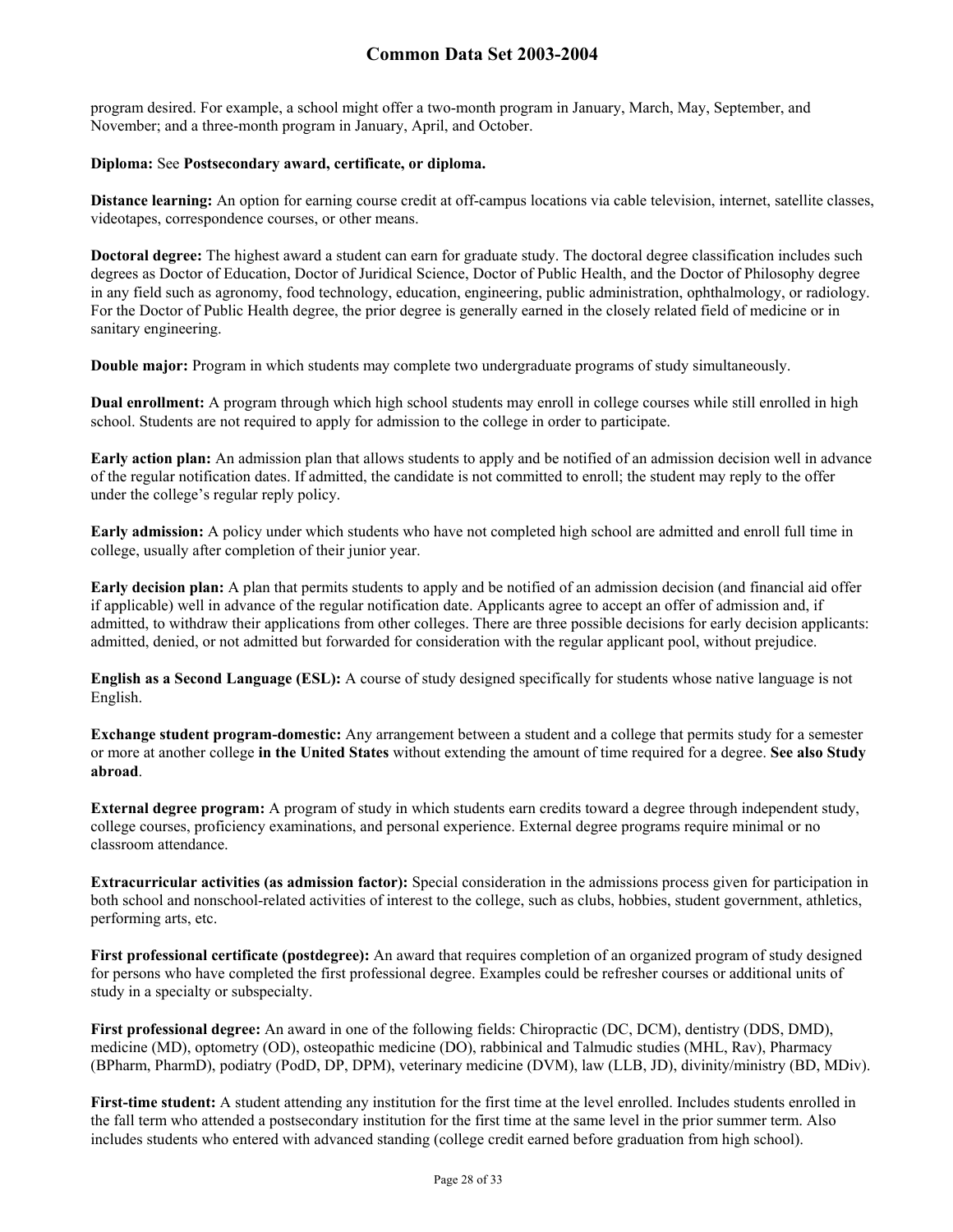**First-time, first-year (freshman) student:** A student attending any institution for the first time at the undergraduate level. Includes students enrolled in the fall term who attended college for the first time in the prior summer term. Also includes students who entered with advanced standing (college credits earned before graduation from high school).

**First-year student:** A student who has completed less than the equivalent of 1 full year of undergraduate work; that is, less than 30 semester hours (in a 120-hour degree program) or less than 900 contact hours.

**Freshman:** A first-year undergraduate student.

**\*Freshman/new student orientation:** Orientation addressing the academic, social, emotional, and intellectual issues involved in beginning college. May be a few hours or a few days in length; at some colleges, there is a fee.

**Full-time student (undergraduate):** A student enrolled for 12 or more semester credits, 12 or more quarter credits, or 24 or more contact hours a week each term.

**Geographical residence (as admission factor):** Special consideration in the admission process given to students from a particular region, state, or country of residence.

**Grade-point average (academic high school GPA):** The sum of grade points a student has earned in secondary school divided by the number of courses taken. The most common system of assigning numbers to grades counts four points for an A, three points for a B, two points for a C, one point for a D, and no points for an E or F. Unweighted GPA's assign the same weight to each course. Weighting gives students additional points for their grades in advanced or honors courses.

**Graduate student:** A student who holds a bachelor's or first professional degree, or equivalent, and is taking courses at the post-baccalaureate level.

**\*Health services:** Free or low cost on-campus primary and preventive health care available to students.

**High school diploma or recognized equivalent:** A document certifying the successful completion of a prescribed secondary school program of studies, or the attainment of satisfactory scores on the Tests of General Educational Development (GED), or another state-specified examination.

**Hispanic:** A person of Mexican, Puerto Rican, Cuban, Central or South American, or other Spanish culture or origin, regardless of race.

**Honors program:** Any special program for very able students offering the opportunity for educational enrichment, independent study, acceleration, or some combination of these.

**Independent study:** Academic work chosen or designed by the student with the approval of the department concerned, under an instructor's supervision, and usually undertaken outside of the regular classroom structure.

**In-state tuition:** The tuition charged by institutions to those students who meet the state's or institution's residency requirements.

#### **International student:** See **Nonresident alien.**

**Internship:** Any short-term, supervised work experience usually related to a student's major field, for which the student earns academic credit. The work can be full- or part-time, on- or off-campus, paid or unpaid.

**\*Learning center:** Center offering assistance through tutors, workshops, computer programs, or audiovisual equipment in reading, writing, math, and skills such as taking notes, managing time, taking tests.

**\*Legal services:** Free or low cost legal advice for a range of issues (personal and other).

**Liberal arts/career combination:** Program in which a student earns undergraduate degrees in two separate fields, one in a liberal arts major and the other in a professional or specialized major, whether on campus or through cross-registration.

**Master's degree:** An award that requires the successful completion of a program of study of at least the full-time equivalent of one but not more than two academic years of work beyond the bachelor's degree.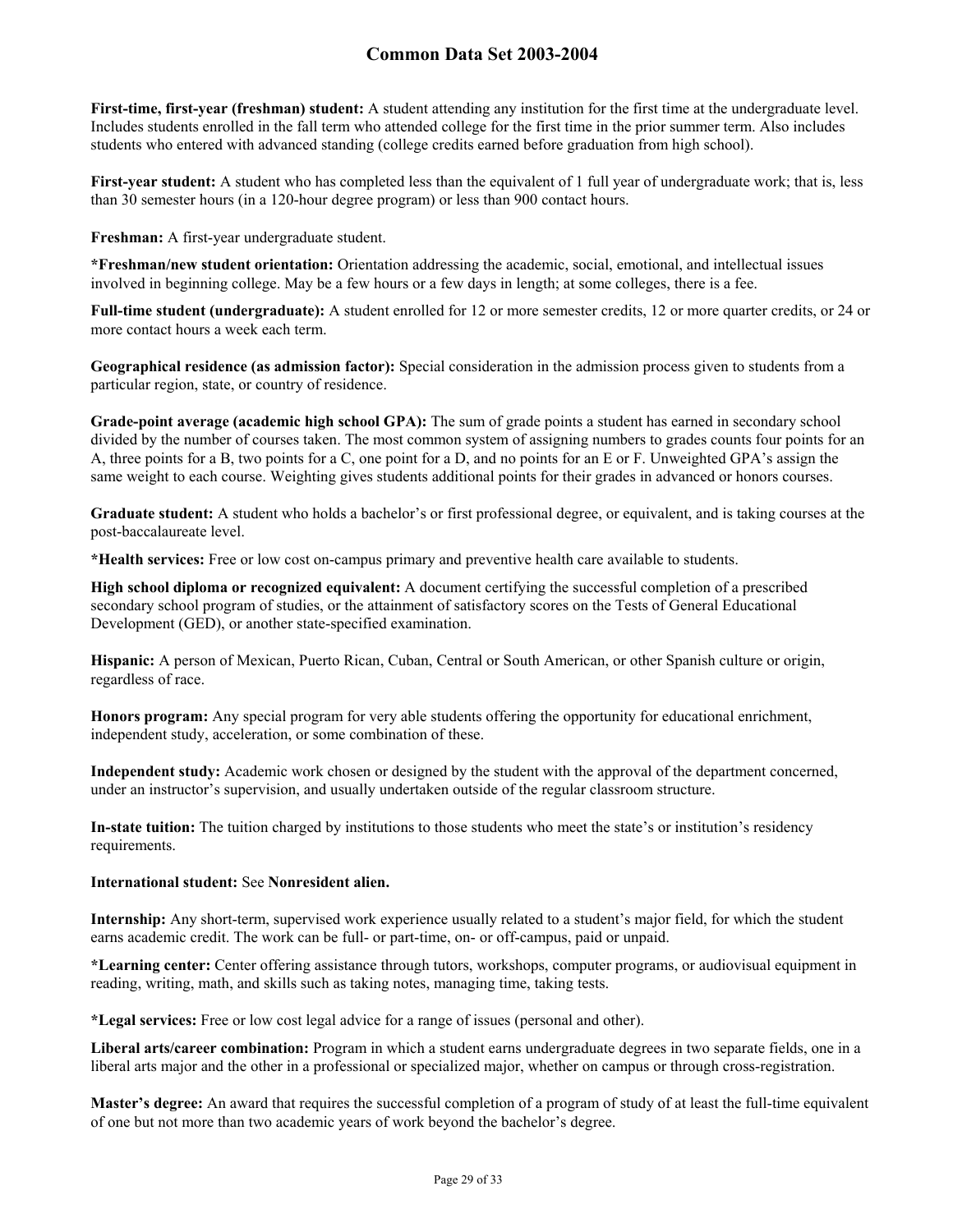**Minority affiliation (as admission factor):** Special consideration in the admission process for members of designated racial/ethnic minority groups.

**\*Minority student center:** Center with programs, activities, and/or services intended to enhance the college experience of students of color.

**Nonresident alien:** A person who is not a citizen or national of the United States and who is in this country on a visa or temporary basis and does not have the right to remain indefinitely.

**\*On-campus day care:** Licensed day care for students' children (usually age 3 and up); usually for a fee.

**Open admission:** Admission policy under which virtually all secondary school graduates or students with GED equivalency diplomas are admitted without regard to academic record, test scores, or other qualifications.

**Other expenses (costs):** Include average costs for clothing, laundry, entertainment, medical (if not a required fee), and furnishings.

**Out-of-state tuition:** The tuition charged by institutions to those students who do not meet the institution's or state's residency requirements.

**Part-time student (undergraduate):** A student enrolled for fewer than 12 credits per semester or quarter, or fewer than 24 contact hours a week each term.

**\*Personal counseling**: One-on-one or group counseling with trained professionals for students who want to explore personal, educational, or vocational issues.

**Post-baccalaureate certificate:** An award that requires completion of an organized program of study requiring 18 credit hours beyond the bachelor's; designed for persons who have completed a baccalaureate degree but do not meet the requirements of academic degrees carrying the title of master.

**Post-master's certificate:** An award that requires completion of an organized program of study of 24 credit hours beyond the master's degree but does not meet the requirements of academic degrees at the doctoral level.

**Postsecondary award, certificate, or diploma:** Includes the following three IPEDS definitions for postsecondary awards, certificates, and diplomas of varying durations and credit/contact hour requirements—

*Less Than 1 Academic Year:* Requires completion of an organized program of study at the postsecondary level (below the baccalaureate degree) in less than 1 academic year (2 semesters or 3 quarters) or in less than 900 contact hours by a student enrolled full-time.

*At Least 1 But Less Than 2 Academic Years:* Requires completion of an organized program of study at the postsecondary level (below the baccalaureate degree) in at least 1 but less than 2 full-time equivalent academic years, or designed for completion in at least 30 but less than 60 credit hours, or in at least 900 but less than 1,800 contact hours.

*At Least 2 But Less Than 4 Academic Years:* Requires completion of an organized program of study at the postsecondary level (below the baccalaureate degree) in at least 2 but less than 4 full-time equivalent academic years, or designed for completion in at least 60 but less than 120 credit hours, or in at least 1,800 but less than 3,600 contact hours.

**Private institution:** An educational institution controlled by a private individual(s) or by a nongovernmental agency, usually supported primarily by other than public funds, and operated by other than publicly elected or appointed officials.

**Private for-profit institution:** A private institution in which the individual(s) or agency in control receives compensation, other than wages, rent, or other expenses for the assumption of risk.

**Private nonprofit institution:** A private institution in which the individual(s) or agency in control receives no compensation, other than wages, rent, or other expenses for the assumption of risk. These include both independent nonprofit schools and those affiliated with a religious organization.

#### **Proprietary institution:** See **Private for-profit institution.**

**Public institution:** An educational institution whose programs and activities are operated by publicly elected or appointed school officials, and which is supported primarily by public funds.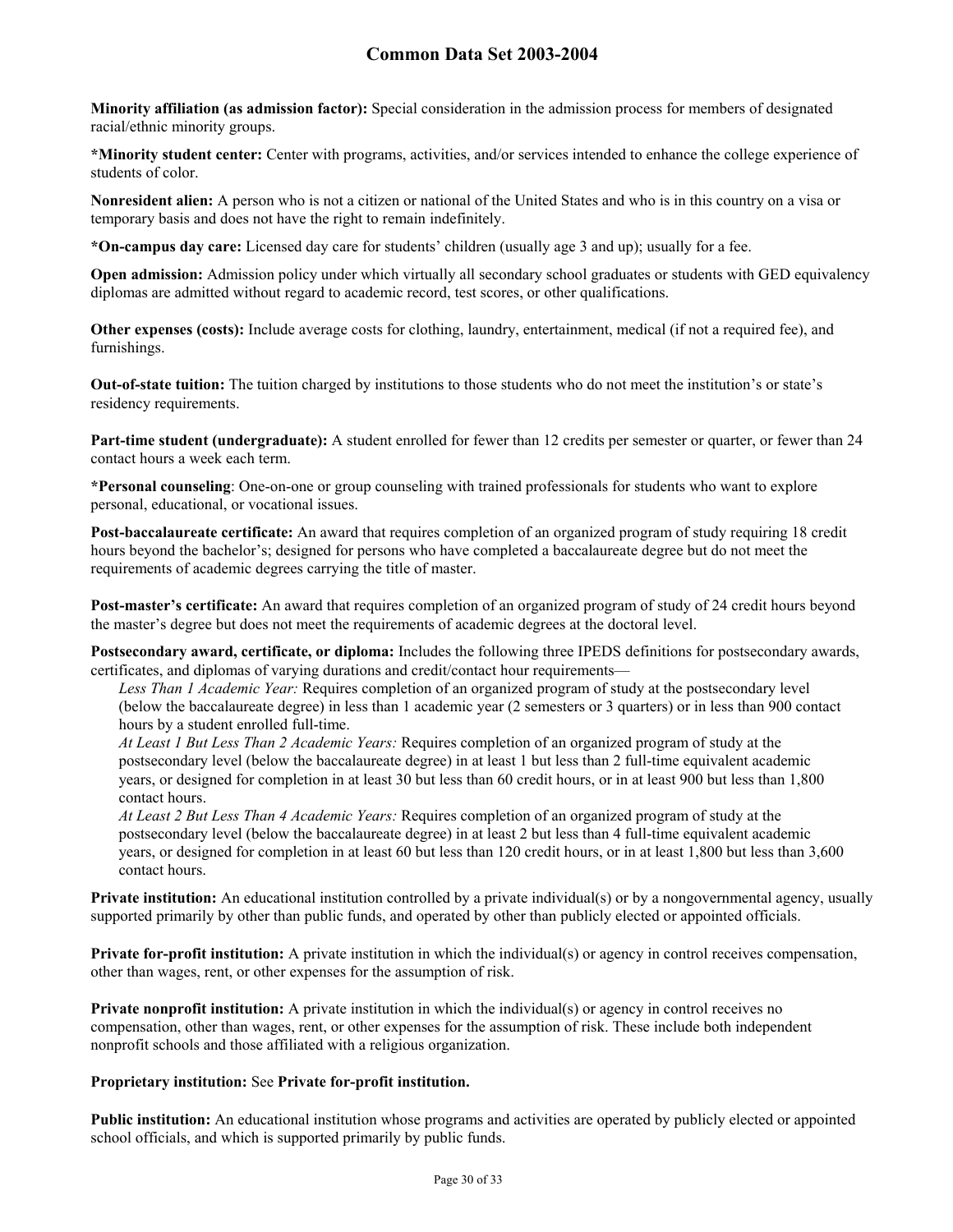**Quarter calendar system:** A calendar system in which the academic year consists of three sessions called quarters of about 12 weeks each. The range may be from 10 to 15 weeks. There may be an additional quarter in the summer.

**Race/ethnicity:** Category used to describe groups to which individuals belong, identify with, or belong in the eyes of the community. The categories do not denote scientific definitions of anthropological origins. A person may be counted in only one group.

**Race/ethnicity unknown:** Category used to classify students or employees whose race/ethnicity is not known and whom institutions are unable to place in one of the specified racial/ethnic categories.

**Religious affiliation/commitment (as admission factor):** Special consideration given in the admission process for affiliation with a certain church or faith/religion, commitment to a religious vocation, or observance of certain religious tenets/lifestyle.

**\*Religious counseling:** One-on-one or group counseling with trained professionals for students who want to explore religious problems or issues.

**\*Remedial services:** Instructional courses designed for students deficient in the general competencies necessary for a regular postsecondary curriculum and educational setting.

**Required fees:** Fixed sum charged to students for items not covered by tuition and required of such a large proportion of all students that the student who does NOT pay is the exception. Do not include application fees or optional fees such as lab fees or parking fees.

**Resident alien or other eligible non-citizen:** A person who is not a citizen or national of the United States and who has been admitted as a legal immigrant for the purpose of obtaining permanent resident alien status (and who holds either an alien registration card [Form I-551 or I-151], a Temporary Resident Card [Form I-688], or an Arrival-Departure Record [Form I-94] with a notation that conveys legal immigrant status, such as Section 207 Refugee, Section 208 Asylee, Conditional Entrant Parolee or Cuban-Haitian).

**Room and board (charges)—on campus:** Assume double occupancy in institutional housing and 19 meals per week (or maximum meal plan).

**Secondary school record (as admission factor):** Information maintained by the secondary school that may include such things as the student's high school transcript, class rank, GPA, and teacher and counselor recommendations.

**Semester calendar system:** A calendar system that consists of two semesters during the academic year with about 16 weeks for each semester of instruction. There may be an additional summer session.

**Student-designed major:** A program of study based on individual interests, designed with the assistance of an adviser.

**Study abroad:** Any arrangement by which a student completes part of the college program studying in another country. Can be at a campus abroad or through a cooperative agreement with some other U.S. college or an institution of another country.

**\*Summer session:** A summer session is shorter than a regular semester and not considered part of the academic year. It is not the third term of an institution operating on a trimester system or the fourth term of an institution operating on a quarter calendar system. The institution may have 2 or more sessions occurring in the summer months. Some schools, such as vocational and beauty schools, have year-round classes with no separate summer session.

**Talent/ability (as admission factor):** Special consideration given to students with demonstrated talent/abilities in areas of interest to the institution (e.g., sports, the arts, languages, etc.).

**Teacher certification program:** Program designed to prepare students to meet the requirements for certification as teachers in elementary, middle/junior high, and secondary schools.

**Transfer applicant:** An individual who has fulfilled the institution's requirements to be considered for admission (including payment or waiving of the application fee, if any) and who has previously attended another college or university and earned college-level credit.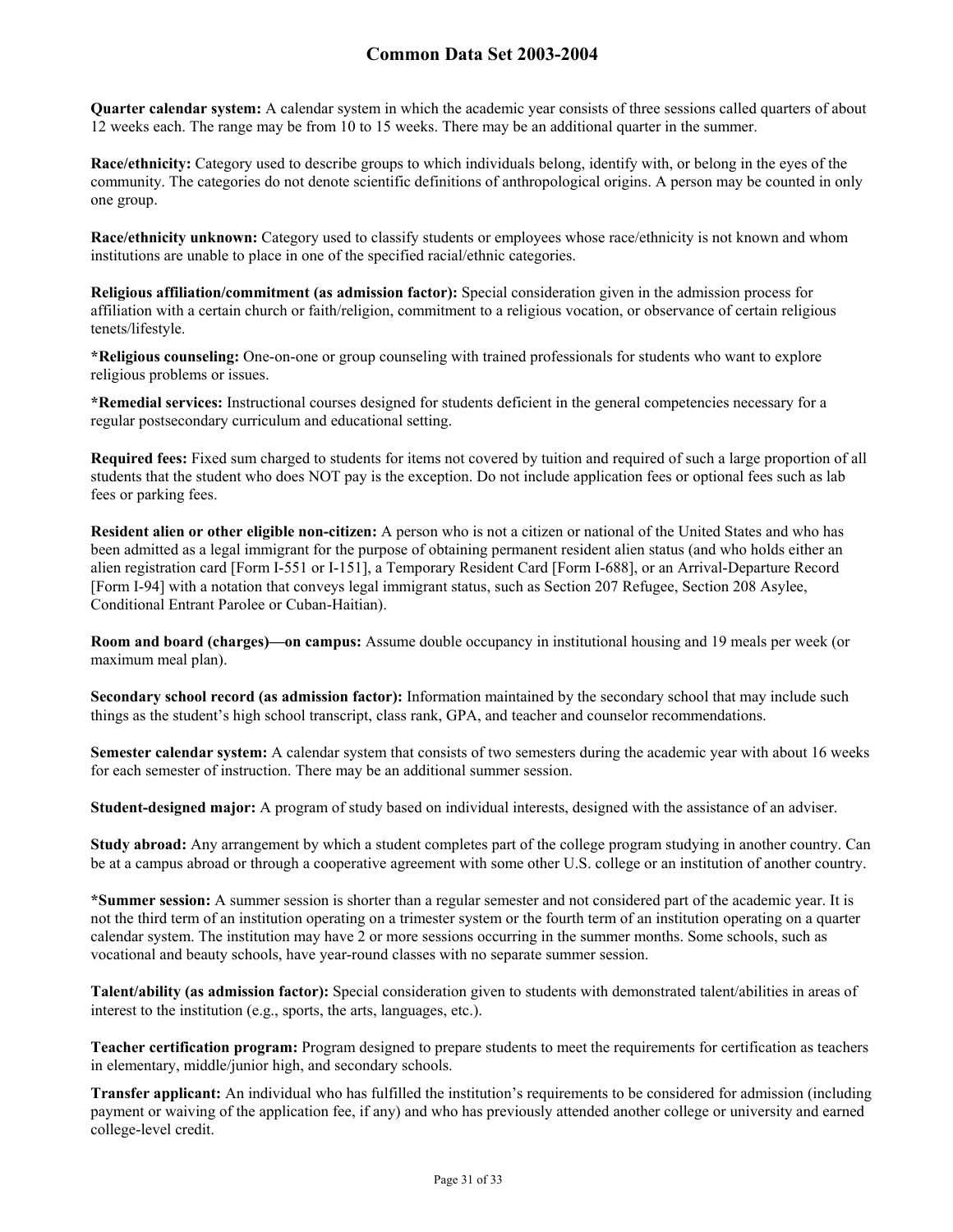**Transfer student:** A student entering the institution for the first time but known to have previously attended a postsecondary institution at the same level (e.g., undergraduate). The student may transfer with or without credit.

**Transportation (costs):** Assume two round trips to student's hometown per year for students in institutional housing or daily travel to and from your institution for commuter students.

**Trimester calendar system:** An academic year consisting of 3 terms of about 15 weeks each.

**Tuition:** Amount of money charged to students for instructional services. Tuition may be charged per term, per course, or per credit.

**\*Tutoring:** May range from one-on-one tutoring in specific subjects to tutoring in an area such as math, reading, or writing. Most tutors are college students; at some colleges, they are specially trained and certified.

Unit: a standard of measurement representing hours of academic instruction (e.g., semester credit, quarter credit, contact hour).

**Undergraduate:** A student enrolled in a four- or five-year bachelor's degree program, an associate degree program, or a vocational or technical program below the baccalaureate.

**\*Veteran's counseling:** Helps veterans and their dependents obtain benefits for their selected program and provides certifications to the Veteran's Administration. May also provide personal counseling on the transition from the military to a civilian life.

**\*Visually impaired:** Any person whose sight loss is not correctable and is sufficiently severe as to adversely affect educational performance.

**Volunteer work (as admission factor):** Special consideration given to students for activity done on a volunteer basis (e.g., tutoring, hospital care, working with the elderly or disabled) as a service to the community or the public in general.

Wait list: List of students who meet the admission requirements but will only be offered a place in the class if space becomes available.

**Weekend college:** A program that allows students to take a complete course of study and attend classes only on weekends.

**White, non-Hispanic:** A person having origins in any of the original peoples of Europe, North Africa, or the Middle East (except those of Hispanic origin).

**\*Women's center:** Center with programs, academic activities, and/or services intended to promote an understanding of the evolving roles of women.

**Work experience (as admission factor):** Special consideration given to students who have been employed prior to application, whether for relevance to major, demonstration of employment-related skills, or as explanation of student's academic and extracurricular record.